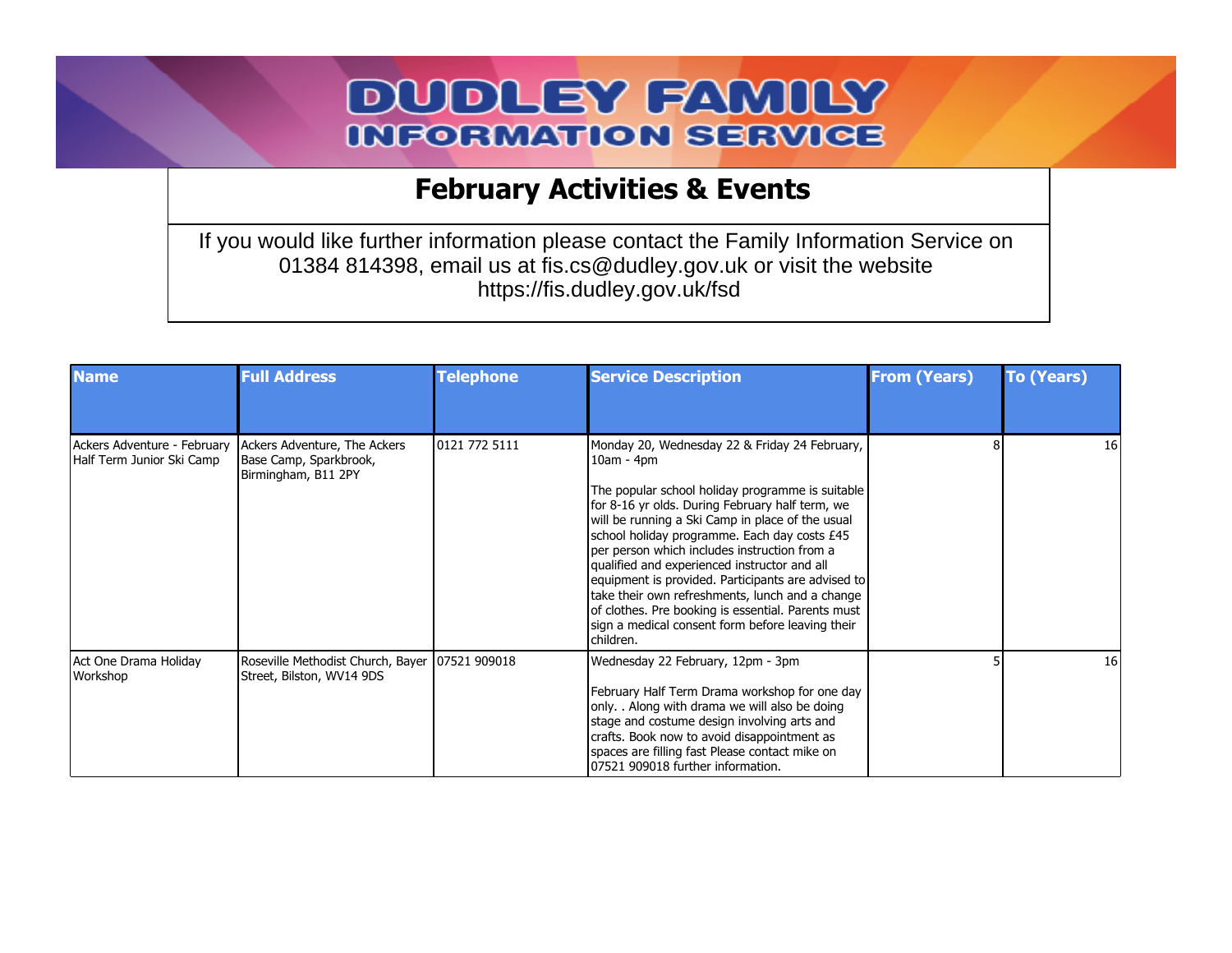| <b>Name</b>                             | <b>Full Address</b>                                                                                | <b>Telephone</b> | <b>Service Description</b>                                                                                                                                                                                                                                                                                                                                                                                                                                                                                                                                                                                                                                                                                                                                                                                                                                                                                                                                                                                                                                                                                                                                                                                                                                                                                                                                                                                                                                                                                                                                                                                                                                                       | <b>From (Years)</b>      | <b>To (Years)</b> |
|-----------------------------------------|----------------------------------------------------------------------------------------------------|------------------|----------------------------------------------------------------------------------------------------------------------------------------------------------------------------------------------------------------------------------------------------------------------------------------------------------------------------------------------------------------------------------------------------------------------------------------------------------------------------------------------------------------------------------------------------------------------------------------------------------------------------------------------------------------------------------------------------------------------------------------------------------------------------------------------------------------------------------------------------------------------------------------------------------------------------------------------------------------------------------------------------------------------------------------------------------------------------------------------------------------------------------------------------------------------------------------------------------------------------------------------------------------------------------------------------------------------------------------------------------------------------------------------------------------------------------------------------------------------------------------------------------------------------------------------------------------------------------------------------------------------------------------------------------------------------------|--------------------------|-------------------|
|                                         |                                                                                                    |                  |                                                                                                                                                                                                                                                                                                                                                                                                                                                                                                                                                                                                                                                                                                                                                                                                                                                                                                                                                                                                                                                                                                                                                                                                                                                                                                                                                                                                                                                                                                                                                                                                                                                                                  |                          |                   |
| All Star Superslam Wrestling            | Dudley Town Hall, St James's<br>Road, Dudley, DY1 1HP                                              | 01384 812812     | Friday 17 February, 7.30pm<br>All Star Superslam Wrestling celebrates 45 years<br>of presenting live wrestling throughout the<br>country. Fun for all ages, come along and enjoy<br>an evening of entertainment and see American<br>wrestlers take on home-grown talent. Featuring<br>WWE Hall of Famer GANGREL. Costs: £12 for<br>adults, £10 for children, Family of four £40,<br>Options+ £6. Please see the website or contact<br>for further details and to book.                                                                                                                                                                                                                                                                                                                                                                                                                                                                                                                                                                                                                                                                                                                                                                                                                                                                                                                                                                                                                                                                                                                                                                                                           | 0                        | 99                |
| Angel Wood Therapies Half<br>Term Haven | Infinite Soul Centre, 166 - 167 1st 07947 120751<br>Floor, Union Chambers,<br>Stourbridge, DY8 1TT |                  | Thursday 23 February, 1.30pm - 4.30pm<br>Angel Wood Therapies have created a haven<br>unlike any other where both you and your child<br>can experience wellbeing in a unique way. Here<br>you will you will literally be able to put your feet<br>up whilst enjoying the multitude of benefits found<br>from reflexology. Reflexology can help with an<br>array of ailments. The children will be in a<br>separate room whilst you take some time out for<br>yourself. They will experience fun activity which a<br>twist. Their session will start with the children<br>engaging in movement and play then gradually<br>winding down as the children are taken through<br>the 7 steps of relaxation. This encompasses<br>stretching, breathing and more, whilst finishing<br>with children being able to put their feet up<br>whilst listening to a guided meditation read by<br>the relax kids coach. Following this the children<br>will also engage in mindful colouring. This is a<br>themed activity that will be based around a well<br>known children's film. So, whilst the activities<br>may be unfamiliar to your child, it's likely the<br>theme will be familiar. It is the aim that mum and<br>child leave the Half Term Haven feeling calmer<br>and more relaxed. You will leave with a mindful<br>colouring book to take home to engage in<br>moments of calm at home. All this for £40 for<br>mother and child aged between 4 -10. For more<br>than one child there will be an additional fee of<br>£5 This is an exclusive event and spaces are<br>extremely limited. To book your Half Term Haven<br>place, please email<br>info@elevateyourexperience.co.uk. | $\overline{\mathcal{L}}$ | 10                |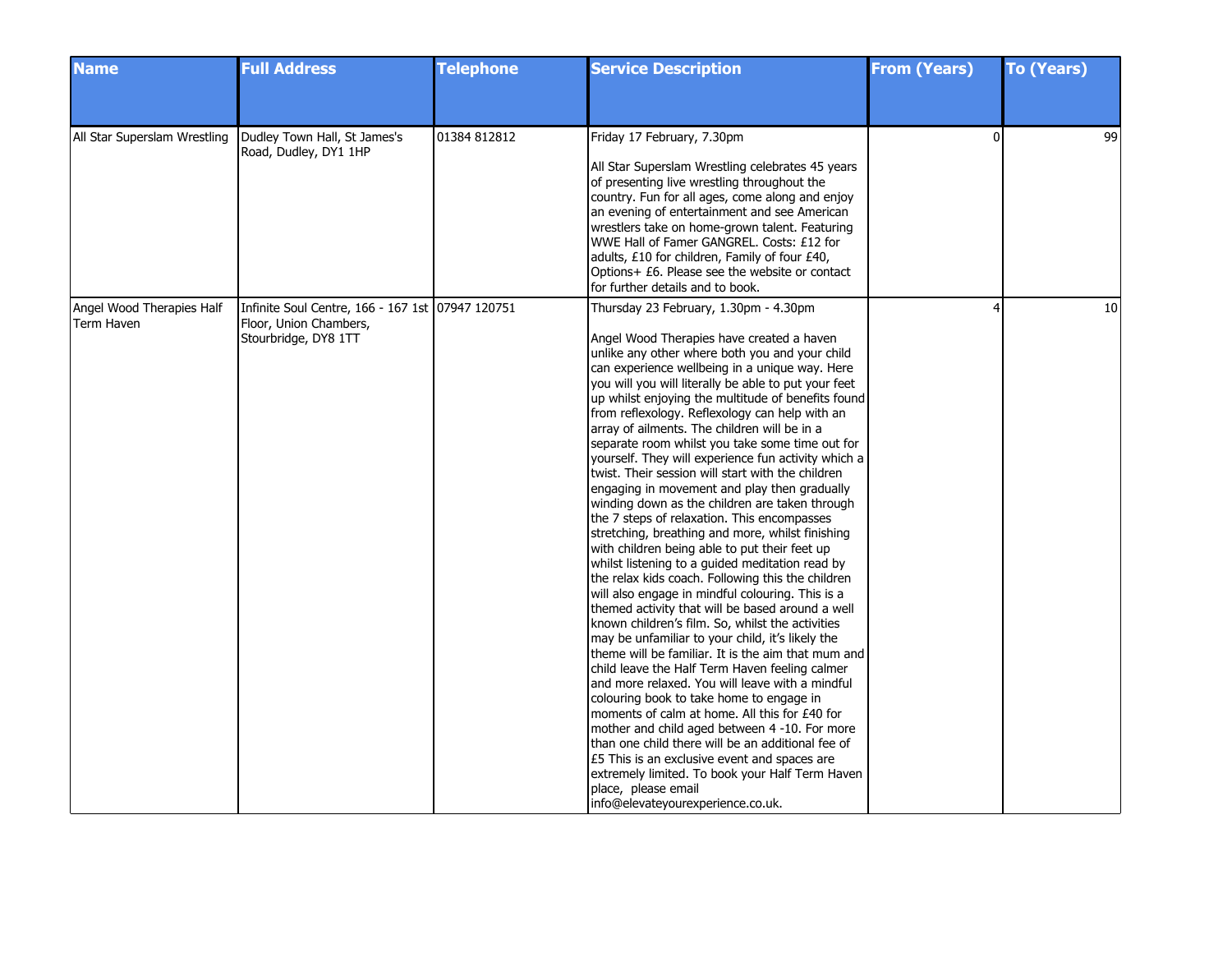| <b>Name</b>                                            | <b>Full Address</b>                                   | <b>Telephone</b> | <b>Service Description</b>                                                                                                                                                                                                                                                                                                                                                                                                                                                                                                                                                                                                                                                                                                                                                                                                                    | <b>From (Years)</b> | <b>To (Years)</b> |
|--------------------------------------------------------|-------------------------------------------------------|------------------|-----------------------------------------------------------------------------------------------------------------------------------------------------------------------------------------------------------------------------------------------------------------------------------------------------------------------------------------------------------------------------------------------------------------------------------------------------------------------------------------------------------------------------------------------------------------------------------------------------------------------------------------------------------------------------------------------------------------------------------------------------------------------------------------------------------------------------------------------|---------------------|-------------------|
|                                                        |                                                       |                  |                                                                                                                                                                                                                                                                                                                                                                                                                                                                                                                                                                                                                                                                                                                                                                                                                                               |                     |                   |
| Arley Aboretum - Kids Go<br>Free February Half Term    | Upper Arley, Arley, Bewdley, DY12 01299 861368<br>1XJ |                  | Monday 20 - Friday 24 February, 11am - 5pm<br>Kids go free into the Arboretum & Gardens every<br>day during half-term. We have an exciting new<br>theme for the week I'm an Arley Adventurer,<br>GET ME OUT OF HERE! There is also a free<br>Adventurer Bug Trail.                                                                                                                                                                                                                                                                                                                                                                                                                                                                                                                                                                            | $\Omega$            | 99                |
| Arley Arboretum - Half Term<br>Forestry Adventure Club | Upper Arley, Arley, Bewdley, DY12 01299 861368<br>1XJ |                  | Tuesday 21 - Thursday 23 February, 10am -<br>12pm or 1pm - 3pm<br>During each school holiday we will be running the<br>Forestry Adventure Club for children aged 2-12 to<br>learn so much more than just whats in the<br>classroom with our qualified forestry school<br>teacher. From Bug hunts to Story Telling,<br>campfire songs and cooking, the forestry<br>adventure club has it all. Adults must stay with<br>children Under 5 during all Forestry sessions.<br>Adults are welcome to leave Over 5s in the care<br>of our Qualified Forestry School teacher if they<br>wish. Costs: £5 for first child, £4.50 per additional<br>sibling per session. Booking is essential - Please<br>book early as places are limited. To book and to<br>find out dates of sessions, please call 01299<br>861368 or email info@arleyarboretum.co.uk. |                     | 12                |
| Arley Arboretum - Live Bug<br>Shows                    | Upper Arley, Arley, Bewdley, DY12 01299 861368<br>1XJ |                  | Monday 20 - Friday 24 February<br>Join our specialist Bug Man in daily Live Bug<br>Shows at 12pm and 2pm every day. Learn all<br>about the weird and wonderful creepy crawlies in<br>this show and tell experience which is suitable for<br>all ages. The Bug Man will be bringing lots of mini<br>beasts with him as well as many other interesting<br>animals including snakes, tarantulas, lizards, an<br>owl and a pygmy hedgehog! The show will be an<br>interactive experience where children can hold<br>some of the animals if they wish. Cost: £3.50 per<br>child. Limited spaces available - Book asap to<br>avoid disappointment.                                                                                                                                                                                                  |                     | 99                |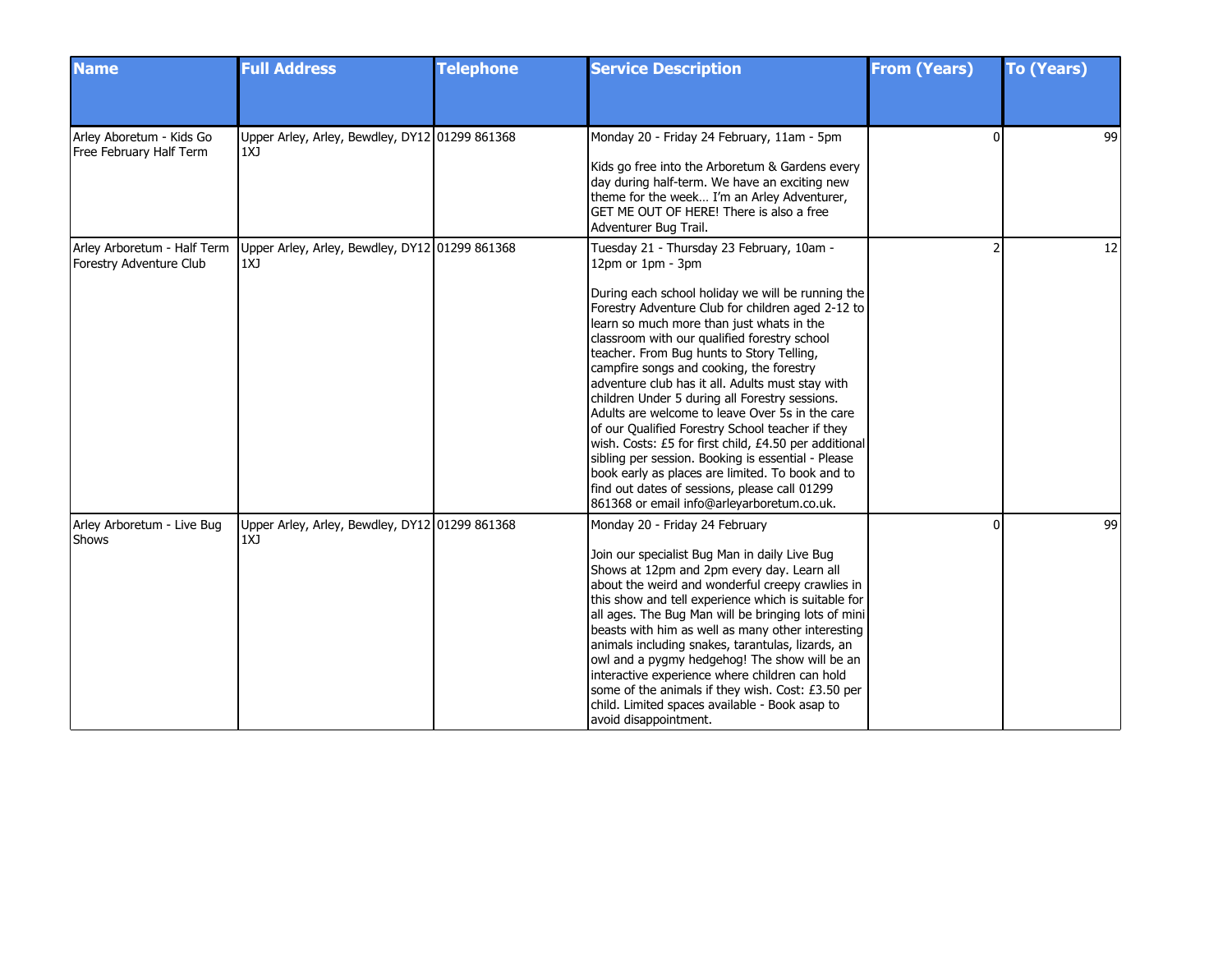| <b>Name</b>                                                                | <b>Full Address</b>                                                                                                     | <b>Telephone</b> | <b>Service Description</b>                                                                                                                                                                                                                                                                                                                                                                                                                                                                                                                                                                                                                                                                                              | <b>From (Years)</b> | <b>To (Years)</b> |
|----------------------------------------------------------------------------|-------------------------------------------------------------------------------------------------------------------------|------------------|-------------------------------------------------------------------------------------------------------------------------------------------------------------------------------------------------------------------------------------------------------------------------------------------------------------------------------------------------------------------------------------------------------------------------------------------------------------------------------------------------------------------------------------------------------------------------------------------------------------------------------------------------------------------------------------------------------------------------|---------------------|-------------------|
|                                                                            |                                                                                                                         |                  |                                                                                                                                                                                                                                                                                                                                                                                                                                                                                                                                                                                                                                                                                                                         |                     |                   |
| Autism Friendly Film<br>Screening - The Lego<br>Batman Movie               | Odeon Cinema, The Merry Hill<br>Centre, Brierley Hill, DY5 1SY                                                          | 0300 303 9001    | Sunday 26 February, 10.15am<br>There are big changes brewing in Gotham, but if<br>Batman (Will Arnett) wants to save the city from<br>the Joker's (Zach Galifianakis) hostile takeover,<br>he may have to drop the lone vigilante thing, try<br>to work with others and maybe, just maybe,<br>learn to lighten up. Maybe his superhero sidekick<br>Robin (Michael Cera) and loyal butler Alfred<br>(Ralph Fiennes) can show him a thing or two.<br>Autism friendly films have the lights on, the<br>volume turned down, no trailers or adverts, you<br>can take your own refreshments and you are able<br>to move around the cinema if you like. See the<br>website or call for further details and to book<br>tickets. | $\Omega$            | 99                |
| Group                                                                      | Autism West Midlands - Dads Autism West Midlands, 14-17<br>George Road, Edgbaston,<br>Birmingham, B15 1NU               | 07881 109496     | Thursday 23 February, 7pm - 9pm<br>Come along to our Dads group. Learn more<br>about autism, discuss ideas and strategies to help<br>manage behaviour & meet other dads who have<br>children with autism. Dads need to register for<br>the group and once registered can attend as and<br>when they like. Contact for further information or<br>to book.                                                                                                                                                                                                                                                                                                                                                                | 16                  | 99                |
| Aww Wrestling                                                              | Cornbow Hall, Hagley Street,<br>Halesowen, B63 3AT                                                                      | 01384 812960     | Saturday 25 February, doors open at 6pm.<br>Belltime 6.30pm<br>AWW Wrestling returns to the Cornbow Hall,<br>Halesowen for another action packed evening of<br>professional wrestling. Fun for the whole family.<br>Please see the website for further details or to<br>book tickets.                                                                                                                                                                                                                                                                                                                                                                                                                                   | <sup>0</sup>        | 99                |
| Ancient Egypt                                                              | Birmingham Museum And Art City Of Birmingham, Museum &<br>Gallery - February Half Term: Art Gallery, Birmingham, B3 3DH | 0121 348 8007    | Friday 24 February<br>Birmingham Museum And Art Gallery will be<br>exploring the world of the ancient Egyptians.<br>Take part in our themed craft session, have your<br>photo taken in our Photo Studio and experience<br>our hands-on mummification show!                                                                                                                                                                                                                                                                                                                                                                                                                                                              | <sup>0</sup>        | 99                |
| Birmingham Museum And Art Birmingham Museum & Art<br><b>Ancient Greece</b> | Gallery - February Half Term: Gallery, Chamberlain Square,<br>Birmingham, B3 3DH                                        | 0121 348 8007    | Monday 20 & Tuesday 21 February<br>Birmingham Museum And Art Gallery will be<br>exploring the world of the ancient Greeks. Take<br>part in our themed craft session, have your photo<br>taken in our Photo Studio and experience our<br>Storytelling based on the popular CBeebies<br>television programme Teacup Travels.                                                                                                                                                                                                                                                                                                                                                                                              | 01                  | 99                |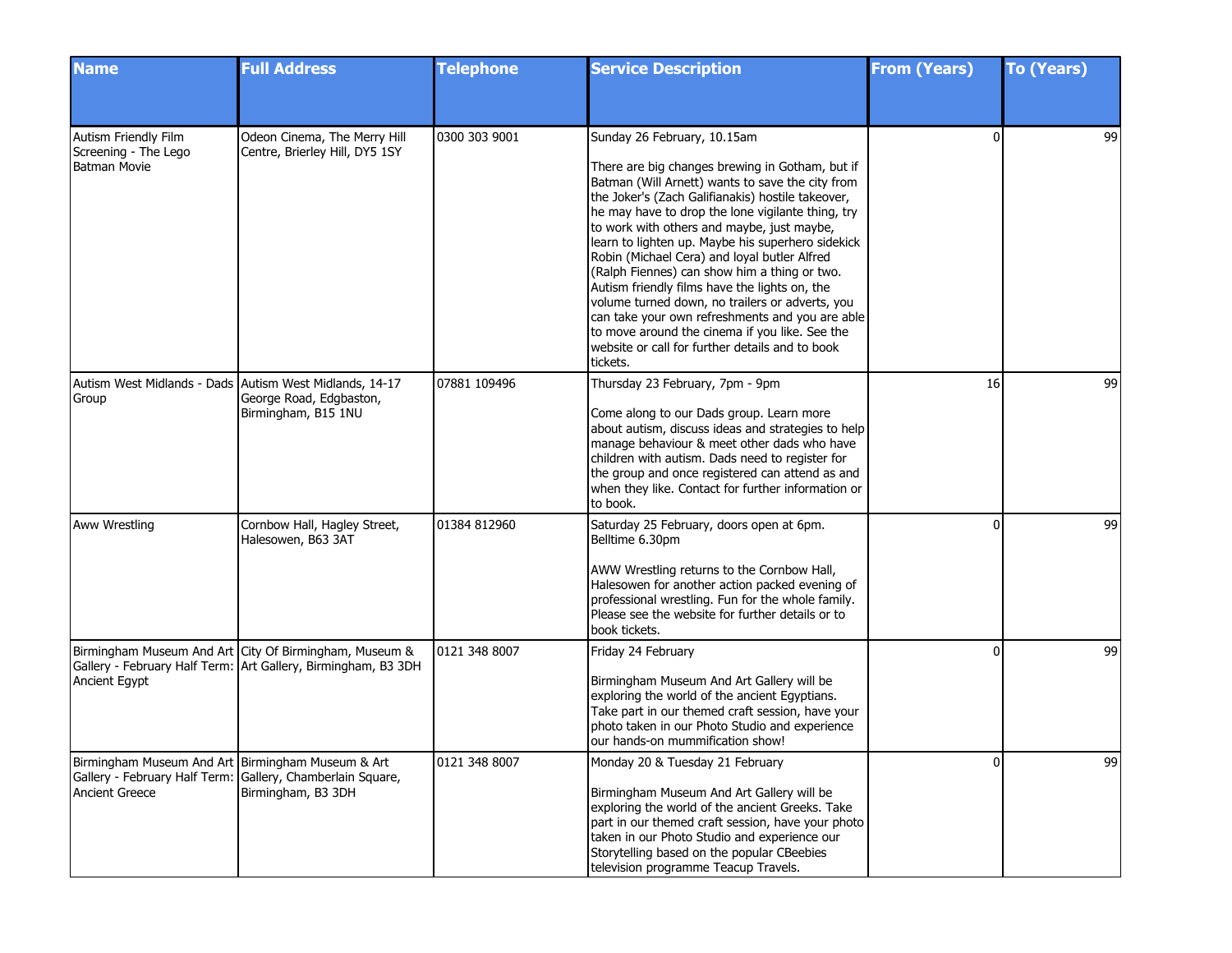| <b>Name</b>                                        | <b>Full Address</b>                                                                                                     | <b>Telephone</b> | <b>Service Description</b>                                                                                                                                                                                                                                                                                                                                                                                                                                                                                                                                                                                                                                                                                                                                                                                                                     | <b>From (Years)</b> | <b>To (Years)</b> |
|----------------------------------------------------|-------------------------------------------------------------------------------------------------------------------------|------------------|------------------------------------------------------------------------------------------------------------------------------------------------------------------------------------------------------------------------------------------------------------------------------------------------------------------------------------------------------------------------------------------------------------------------------------------------------------------------------------------------------------------------------------------------------------------------------------------------------------------------------------------------------------------------------------------------------------------------------------------------------------------------------------------------------------------------------------------------|---------------------|-------------------|
|                                                    |                                                                                                                         |                  |                                                                                                                                                                                                                                                                                                                                                                                                                                                                                                                                                                                                                                                                                                                                                                                                                                                |                     |                   |
| Anglo Saxons                                       | Birmingham Museum And Art City Of Birmingham, Museum &<br>Gallery - February Half Term: Art Gallery, Birmingham, B3 3DH | 0121 348 8007    | Wednesday 22 & Thursday 23 February<br>Birmingham Museum And Art Gallery will be<br>exploring the world of the Anglo Saxons and<br>celebrate the discovery of the Staffordshire<br>Hoard. Take part in our themed craft session,<br>have your photo taken in our Photo Studio and<br>meet our Anglo-Saxon re-enactors for a day of<br>live demonstrations and storytelling!                                                                                                                                                                                                                                                                                                                                                                                                                                                                    | $\Omega$            | 99                |
| Black Country Museum - On<br>The Move              | Black Country Museum, Tipton<br>Road, Dudley, DY1 4SQ                                                                   | 0121 557 9643    | Saturday 18 - Sunday 26 February, 10am - 4pm<br>Take a step back in time and discover all things<br>'on the move. From a 1920's motorcycle shop to<br>vintage buses and hobby horse racing. Build<br>your own rocket car and enter into the landspeed<br>record contest. Get up close and personal with<br>the 1915 Bradburn & Wedge garage as you step<br>back in time. Learn about the real life stories of<br>the local inventors. See the website or contact<br>for further details.                                                                                                                                                                                                                                                                                                                                                       | $\mathbf{0}$        | 99                |
| Black Magic. The Little Mix<br>Show                | Brierley Hill Civic Hall, Bank<br>Street, Brierley Hill, DY5 3DH                                                        | 01384 573381     | Monday 20 February, doors open at 6.15pm.<br>Show starts at 7pm<br>Black Magic. The Little Mix Show. Featuring hits<br>from Little Mix's first album and X-Factor<br>including 'Wings', 'How Ya Doin' and 'Cannonball'.<br>Right up to their current 2016 smash hits 'Black<br>Magic' & 'Love Me Like You'. Tickets cost £12<br>each or buy a Family ticket for 4 people at £40.<br>(Minimum of 1 adult required.). Please see the<br>website for further details or to book tickets.                                                                                                                                                                                                                                                                                                                                                          | $\Omega$            | 99                |
| Bodenham Arboretum -<br>Bodenham Fairy House Trail | Bodenham Arboretum, Wolverley,<br>Kidderminster, DY11 5TB                                                               | 01562 852444     | Wednesday 15 February - Sunday 5 March<br>Fun for ALL the family, come down to Bodenham<br>Arboretum this February half term and hunt out<br>the Bodenham Fairy Houses. Hidden away<br>throughout Bodenham Arboretum, the fairy folk<br>have been very busy. Hand Crafted by local artist<br>Denise Brownridge of "Ruddle Lugs", these 5<br>houses, all made from our very own Bodenham<br>trees are simply magical. These follies are not<br>just fun for little people but a much needed dose<br>of wonder and whimsy for all. These incredible,<br>one of a kind pieces, from the installation will be<br>available for sale as well as some of "Ruddle<br>Lugs" smaller homes if you wanted to take some<br>magic away for your own home or garden. The<br>Bodenham Fairy House Trail is included in normal<br>admission into the grounds. | $\mathbf{0}$        | 99                |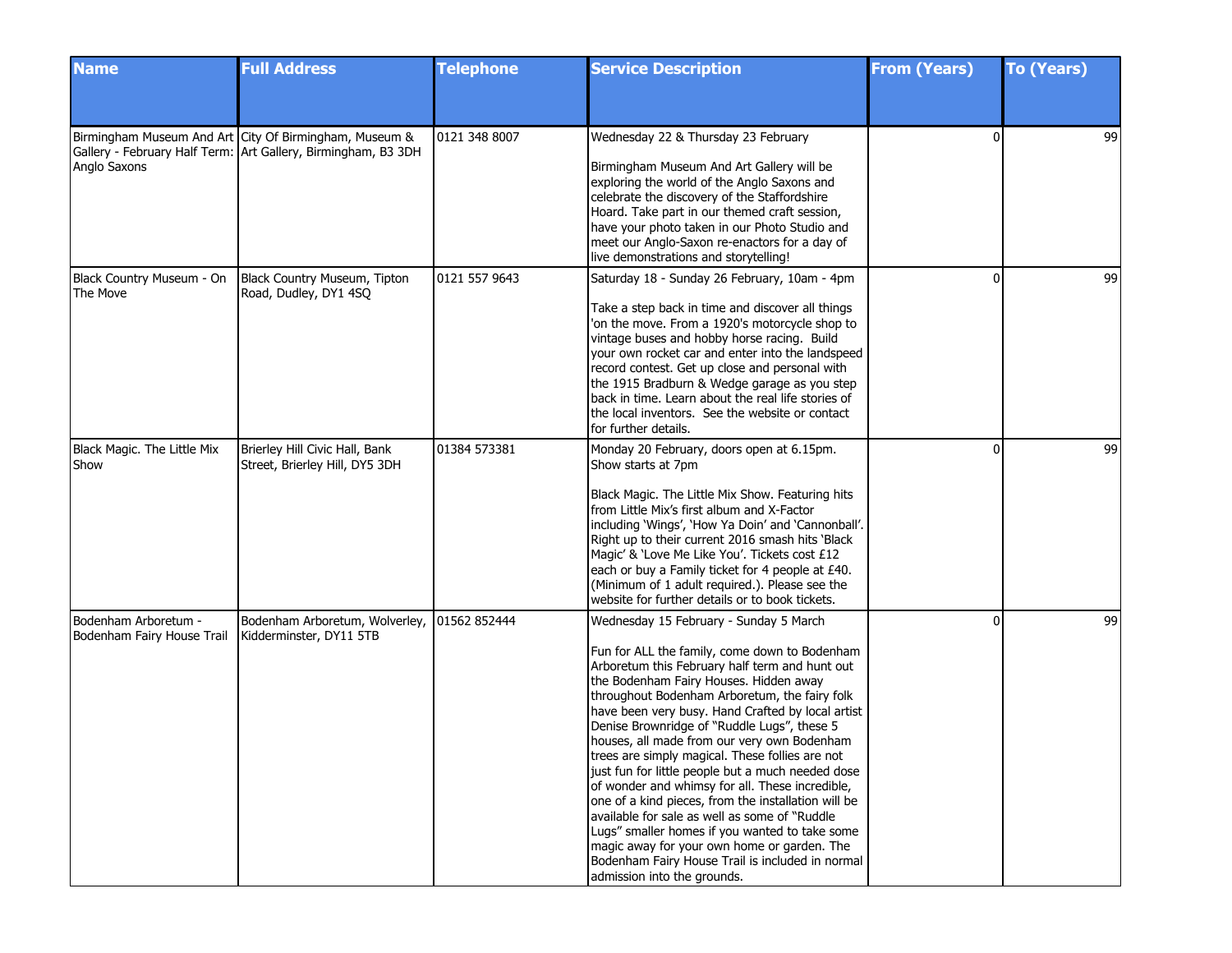| <b>Name</b>                                                                    | <b>Full Address</b>                                                                                       | <b>Telephone</b> | <b>Service Description</b>                                                                                                                                                                                                                                                                                                                                                                                                                                                                                                                                                                                                                                                                                                                                                                                                                                                      | <b>From (Years)</b> | <b>To (Years)</b> |
|--------------------------------------------------------------------------------|-----------------------------------------------------------------------------------------------------------|------------------|---------------------------------------------------------------------------------------------------------------------------------------------------------------------------------------------------------------------------------------------------------------------------------------------------------------------------------------------------------------------------------------------------------------------------------------------------------------------------------------------------------------------------------------------------------------------------------------------------------------------------------------------------------------------------------------------------------------------------------------------------------------------------------------------------------------------------------------------------------------------------------|---------------------|-------------------|
|                                                                                |                                                                                                           |                  |                                                                                                                                                                                                                                                                                                                                                                                                                                                                                                                                                                                                                                                                                                                                                                                                                                                                                 |                     |                   |
| Brierley Hill Library - Stop<br><b>Motion Animation</b>                        | Brierley Hill Library, 122 High<br>Street, Brierley Hill, DY5 3ET                                         | 01384 812874     | Friday 24 February, 11am - 12pm<br>Make your own model from K-Nex or Play-doh,<br>and use it to create an animation in this fun, free<br>workshop. Free session - tickets only required for<br>children. Children must be accompanied by an<br>adult. Suitable for ages 6yrs and over. Please see<br>the website for further details or to book tickets.                                                                                                                                                                                                                                                                                                                                                                                                                                                                                                                        | 6                   | 99                |
| Brierley Hill Neighbourhood<br>Learning Centre - Space<br><b>Themed Crafts</b> | Brierley Hill Neighbourhood<br>Learning Centre, Nine Locks<br>Community Centre, Brierley Hill,<br>DY5 2UE | 01384 818141     | Thursday 23 February, 10.30am - 12.30pm<br>Space Themed Craft activities at Brierley Hill<br>Neighbourhood Learning Centre. Cost: £3.<br>Contact provider for further information and to<br>book a place.                                                                                                                                                                                                                                                                                                                                                                                                                                                                                                                                                                                                                                                                       | $\Omega$            | 99                |
| Cadbury World - Half Term<br><b>Family Entertainment</b>                       | Cadbury Ltd, Bournville,<br>Birmingham, B30 2LU                                                           | 0844 880 7667    | Saturday 18 - Sunday 26 February<br>Join in the fun over the half term holidays with<br>family entertainment everyday. Enjoy live shows<br>from our resident magicians, ventriloquists and<br>more, with giggles and games for the whole<br>family. Contact provider for further information.                                                                                                                                                                                                                                                                                                                                                                                                                                                                                                                                                                                   | $\Omega$            | 99                |
| Cirque Berserk!                                                                | Birmingham Repertory Theatre,<br>Broad Street, Birmingham, B1 2EP                                         | 0121 236 4455    | Monday 20 - Sunday 26 February<br>Showcasing the finest in traditional circus thrills<br>and skills, Cirque Berserk! brings this treasured<br>form of live entertainment bang up-to-date in a<br>jaw-dropping spectacular created especially for<br>the theatre. Combining contemporary cirque-style<br>artistry with adrenaline-fuelled stunt action, this<br>astoundingly talented international troupe<br>includes over thirty jugglers, acrobats, aerialists,<br>dancers, drummers, daredevil stuntmen and of<br>course the award-winning clown, Tweedy. The<br>show also features the world's most hair-raising<br>circus act - the legendary motorcycle 'Globe of<br>Death'. Refer to website link by clicking on 'more<br>information on this provider' to book tickets and<br>find out days and times of performances or<br>contact box office for further information. | $\Omega$            | 99                |
| Clent Hills - Wild Wednesday                                                   | Clent Hills, Nimmings Wood Car<br>Park, Romsley, Halesowen, B62<br>0NL                                    | 01562 712822     | Wednesday 22 February, 10am - 3pm<br>Does your family love exploring the Clent Hills?<br>Would you like to help us look after them? Join<br>us for a hands on conservation session. This<br>event is free. Contact provider for further<br>information.                                                                                                                                                                                                                                                                                                                                                                                                                                                                                                                                                                                                                         | $\Omega$            | 99                |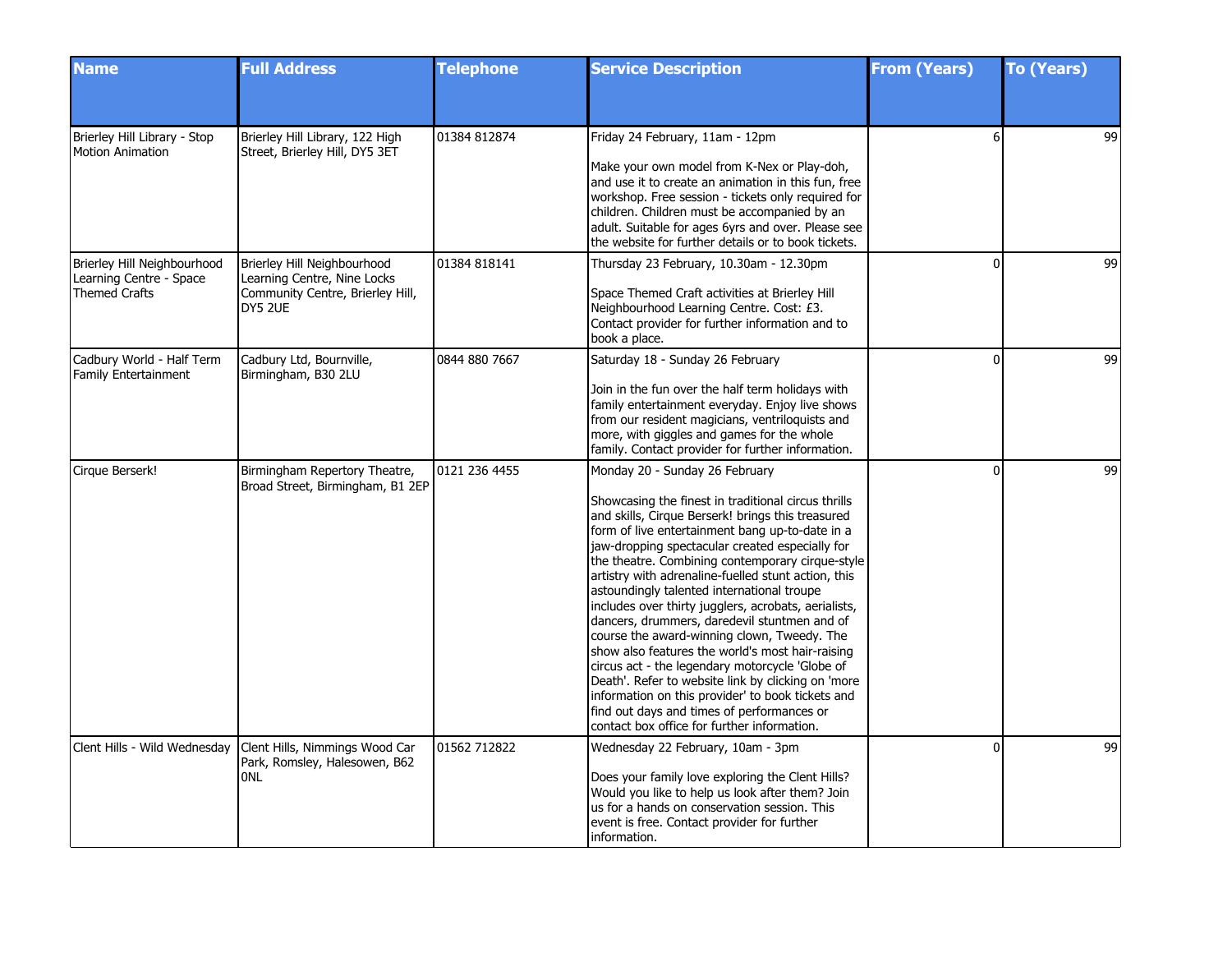| <b>Name</b>                                                            | <b>Full Address</b>                                                                | <b>Telephone</b> | <b>Service Description</b>                                                                                                                                                                                                                                                                                                                                                                                                                                                                                                                                                               | <b>From (Years)</b> | <b>To (Years)</b> |
|------------------------------------------------------------------------|------------------------------------------------------------------------------------|------------------|------------------------------------------------------------------------------------------------------------------------------------------------------------------------------------------------------------------------------------------------------------------------------------------------------------------------------------------------------------------------------------------------------------------------------------------------------------------------------------------------------------------------------------------------------------------------------------------|---------------------|-------------------|
|                                                                        |                                                                                    |                  |                                                                                                                                                                                                                                                                                                                                                                                                                                                                                                                                                                                          |                     |                   |
| Cole Street Methodist -<br>February Half Term Holiday<br>Club          | Cole Street, Netherton, Dudley,<br>DY2 9PA                                         |                  | Tuesday 21 February, 1pm - 4pm<br>Cole Street Methodist Church Holiday Club.<br>Suitable for children aged 3 - 18 years. Please<br>note that a charge of 50p per child / young<br>person applies to all club days. Contact provider<br>for further details.                                                                                                                                                                                                                                                                                                                              |                     | 18                |
| Session                                                                | Coseley Library - Mini Makers Coseley Library, Castle Street,<br>Bilston, WV14 9DW | 01384 812775     | Friday 24 February, 2pm - 3pm<br>Fun, free digital-themed workshop featuring the<br>following activities: Learn how to code a BBC<br>micro:bit. Create your own games controller from<br>a piece of paper using a Makey Makey electronic<br>invention tool. Make a torch from a kitchen roll<br>tube using Little Bits elctronic building blocks. Try<br>out a 3D doodle pen. Free session - tickets only<br>required for children. Children must be<br>accompanied by an adult. Suitable for ages 8yrs<br>and over. Please see the website for further<br>details or to book tickets.   | я                   | 99                |
| Cradley Library - Mini Makers Cradley Library, Colley Lane,<br>Session | Halesowen, B63 2TL                                                                 | 01384 812885     | Thursday 23 February, 2pm - 3pm<br>Fun, free digital-themed workshop featuring the<br>following activities: Learn how to code a BBC<br>micro:bit. Create your own games controller from<br>a piece of paper using a Makey Makey electronic<br>invention tool. Make a torch from a kitchen roll<br>tube using Little Bits elctronic building blocks. Try<br>out a 3D doodle pen. Free session - tickets only<br>required for children. Children must be<br>accompanied by an adult. Suitable for ages 8yrs<br>and over. Please see the website for further<br>details or to book tickets. | 8                   | 99                |
| Crush Under 18's Wear<br><b>White Party</b>                            | 3 Ryemarket, , Stourbridge, DY8<br>1HJ                                             | 01384 467211     | Sunday 19 February, 7pm - 11pm<br>Crush Under 18's Wear White Party at Chicago's,<br>Stourbridge. Suitable for young people aged 12 -<br>16 years. Wear white tops (optional).<br>Professional Photographer on the Night. The very<br>best in chart tunes. Costs: £10 - Online. £12 -<br>Pay on the door. Prices include free unlimited soft<br>drinks all night. Contact provider for further<br>information and to book tickets.                                                                                                                                                       | 12                  | 16                |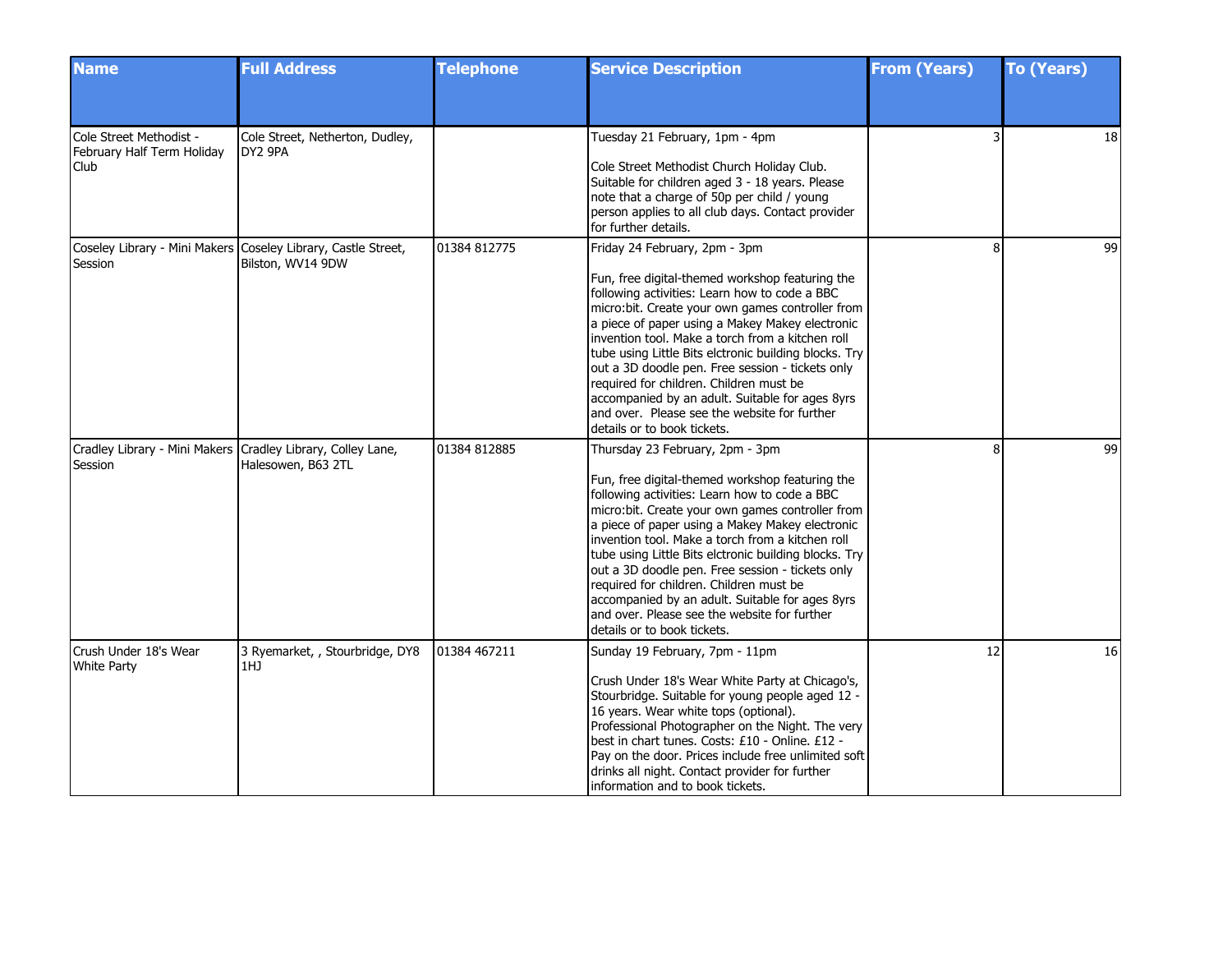| <b>Name</b>                                       | <b>Full Address</b>                                                                                         | <b>Telephone</b> | <b>Service Description</b>                                                                                                                                                                                                                                                                                                                                                                                                                                                                                                                                                                                                                                                                                       | <b>From (Years)</b> | <b>To (Years)</b> |
|---------------------------------------------------|-------------------------------------------------------------------------------------------------------------|------------------|------------------------------------------------------------------------------------------------------------------------------------------------------------------------------------------------------------------------------------------------------------------------------------------------------------------------------------------------------------------------------------------------------------------------------------------------------------------------------------------------------------------------------------------------------------------------------------------------------------------------------------------------------------------------------------------------------------------|---------------------|-------------------|
|                                                   |                                                                                                             |                  |                                                                                                                                                                                                                                                                                                                                                                                                                                                                                                                                                                                                                                                                                                                  |                     |                   |
| Dudley Canal Trust -                              | Dudley Canal Trust Ltd, Dudley<br>February Half Term Activities Canal & Limestone Mines, Dudley,<br>DY1 4SB | 0121 557 6265    | Tuesday 21 - Friday 24 February, 10am<br>Join us on Tuesday, Wednesday, Thursday or<br>Friday morning of February Half Term for family<br>fun as you take a 45 minute heritage boat trip<br>and get creative with our wintry weather themed<br>craft activities. Get stuck in making a penguin<br>mask to take home, then create giant artstraw<br>snowflakes for our winter window. You can also<br>discover some weather secrets then try out your<br>new skills as a trainee weather reporter on our<br>giant UK map! Tickets cost just £3.50 for adults<br>and £4.75 for children, which includes the boat<br>trip and the craft activities. Contact provider for<br>further details and to book your place. |                     | 99                |
| Dudley Library - Craft Club                       | Dudley Library, St James's Road,<br>Dudley, DY1 1HR                                                         | 01384 815560     | Saturday 25 February, 10.30am - 11.30am<br>Come craft with us at Dudley Library. Aimed at<br>children 5-12 years of age. Contact the library for<br>further details.                                                                                                                                                                                                                                                                                                                                                                                                                                                                                                                                             |                     | 12                |
| Own Animation                                     | Dudley Library - Create Your   Dudley Library, St James's Road,<br>Dudley, DY1 1HR                          | 01384 815560     | Monday 20 February, 10am - 11.30am<br>Learn how to create your own computerised<br>animation from scratch in this fun workshop run<br>by Dudley College. Free session - tickets only<br>required for children. Children must be<br>accompanied by an adult. Suitable for ages 8yrs<br>and over. Please see the website for further<br>details or to book a place.                                                                                                                                                                                                                                                                                                                                                |                     | 99                |
| Dudley Library - Create Your<br>Own Computer Game | Dudley Library, St James's Road,<br>Dudley, DY1 1HR                                                         | 01384 815560     | Tuesday 21 February, 10am - 11.30am<br>Learn how to create your own computer game<br>from scratch in this fun workshop run by Dudley<br>College. Free session - tickets only required for<br>children. Children must be accompanied by an<br>adult. Suitable for ages 8yrs and over. Please see<br>the website for further details or to book a place.                                                                                                                                                                                                                                                                                                                                                           | 8                   | 99                |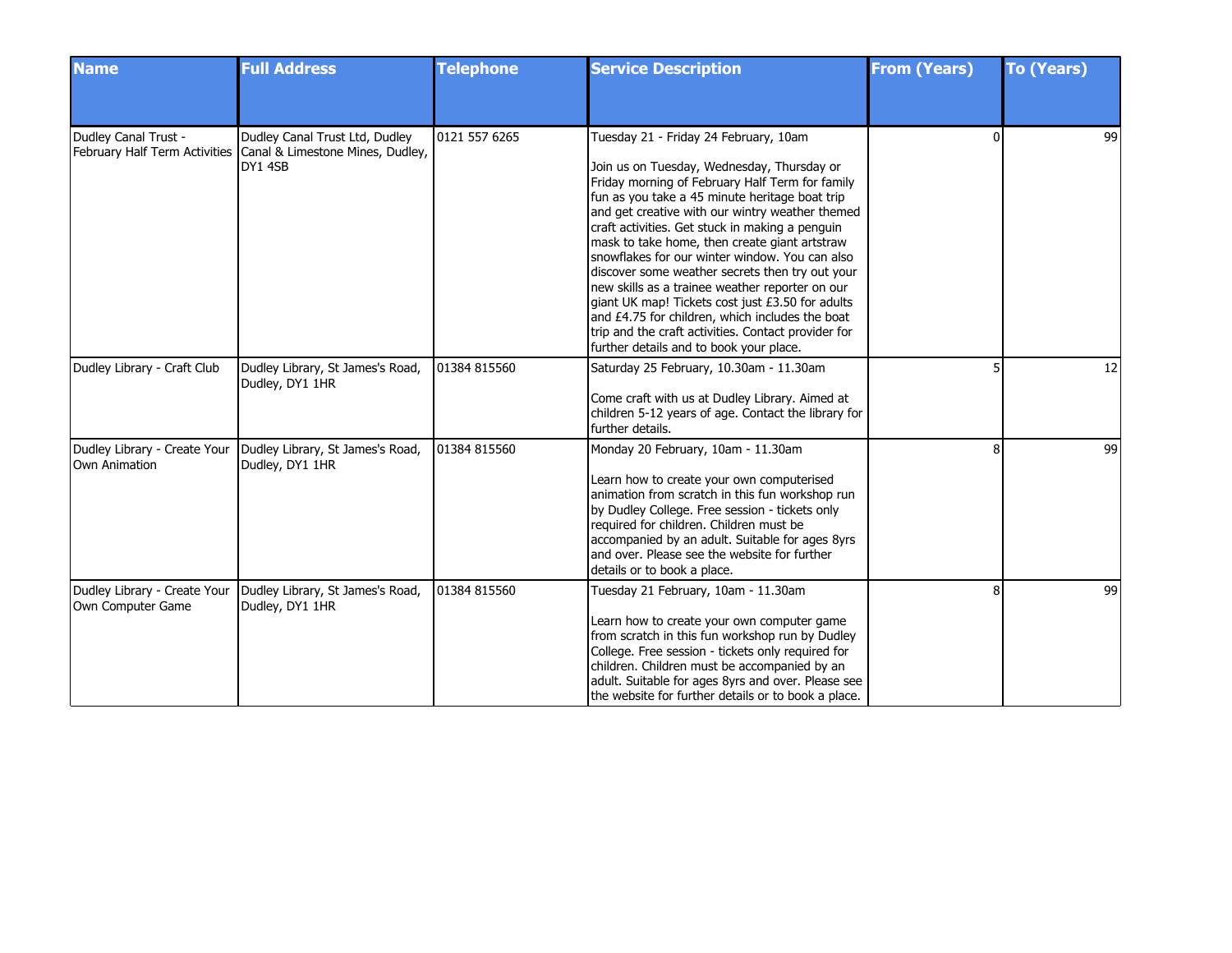| <b>Name</b>                                                                      | <b>Full Address</b>                                                                                     | <b>Telephone</b> | <b>Service Description</b>                                                                                                                                                                                                                                                                                                                                                                                                                                                                                                                                                                                                                  | <b>From (Years)</b> | <b>To (Years)</b> |
|----------------------------------------------------------------------------------|---------------------------------------------------------------------------------------------------------|------------------|---------------------------------------------------------------------------------------------------------------------------------------------------------------------------------------------------------------------------------------------------------------------------------------------------------------------------------------------------------------------------------------------------------------------------------------------------------------------------------------------------------------------------------------------------------------------------------------------------------------------------------------------|---------------------|-------------------|
|                                                                                  |                                                                                                         |                  |                                                                                                                                                                                                                                                                                                                                                                                                                                                                                                                                                                                                                                             |                     |                   |
| Dudley Library - Manga<br>Workshop                                               | Dudley Library, St James's Road,<br>Dudley, DY1 1HR                                                     | 01384 815560     | Tuesday 21 February, 2pm - 3pm<br>Manga workshop with comic artist Laura Howell.<br>Laura the first female artist to produce a regular<br>strip in The Beano and has also contributed to<br>The Dandy, TOXIC magazine and many more.<br>This fun, free workshop will alternate live drawing<br>demonstrations with fun games and drawing<br>exercises. Create your own characters, and learn<br>how to put together a basic story. Free session -<br>tickets only required for children. Children must<br>be accompanied by an adult. Suitable for ages<br>8yrs and over. Please see the website for further<br>details or to book a place. | 8                   | 99                |
| Dudley Library - Wuthering<br>Heights: An Open Rehearsal                         | Dudley Library, St James's Road,<br>Dudley, DY1 1HR                                                     | 01384 815560     | Saturday 25 February, 2pm - 3.30pm<br>Join us for a half hour open rehearsal of<br>Wuthering Heights by Dudley Little Theatre,<br>including performances by the Castle Writers<br>Group. We also have a Bronte themed quiz!<br>Contact Dudley Library to book tickets.                                                                                                                                                                                                                                                                                                                                                                      |                     | 99                |
| Faithful Fun Holiday Club                                                        | Central Methodist Church, Cross<br>Street, Dudley, DY1 1RW                                              |                  | Monday 20 February, 10am - 11.30am<br>Faithful Fun Holiday Club. All children welcome to<br>come and take part in Bible based activities.<br>Contact provider for further details.                                                                                                                                                                                                                                                                                                                                                                                                                                                          | U                   | 11                |
| At Crystal Leisure Centre -<br>Leisure Pool                                      | February Half Term Activities Crystal Leisure Centre, Bell Street, 01384 812800<br>Stourbridge, DY8 1AE |                  | Monday 20 - Sunday 26 February, Monday to<br>Friday, 9am - 6pm, (Friday includes water disco<br>3.30pm - 6pm), Saturday, 9am - 5pm and<br>Sunday, 8am - 6pm.<br>Have fun in the pool whatever the weather<br>outside with slides, waves, bubble seat, rapids<br>and shallow beach area. For further details<br>contact the centre.                                                                                                                                                                                                                                                                                                          | $\Omega$            | 99                |
| February Half Term At<br>Crystal Leisure Centre -<br><b>Inclusive Activezone</b> | Crystal Leisure Centre, Bell Street, 01384 814179<br>Stourbridge, DY8 1AE                               |                  | Thursday 23 February, 10am - 12pm (5-8yrs)<br>and $1pm - 4pm (8-16yrs)$ .<br>Inclusive activezone offers children and young<br>people with disabilities the chance to take part in<br>physical activities. Siblings and friends are<br>welcome to take part in the fun. For more<br>information or to book a place contact Greg<br>Southall on 01384 814179.                                                                                                                                                                                                                                                                                |                     | 16                |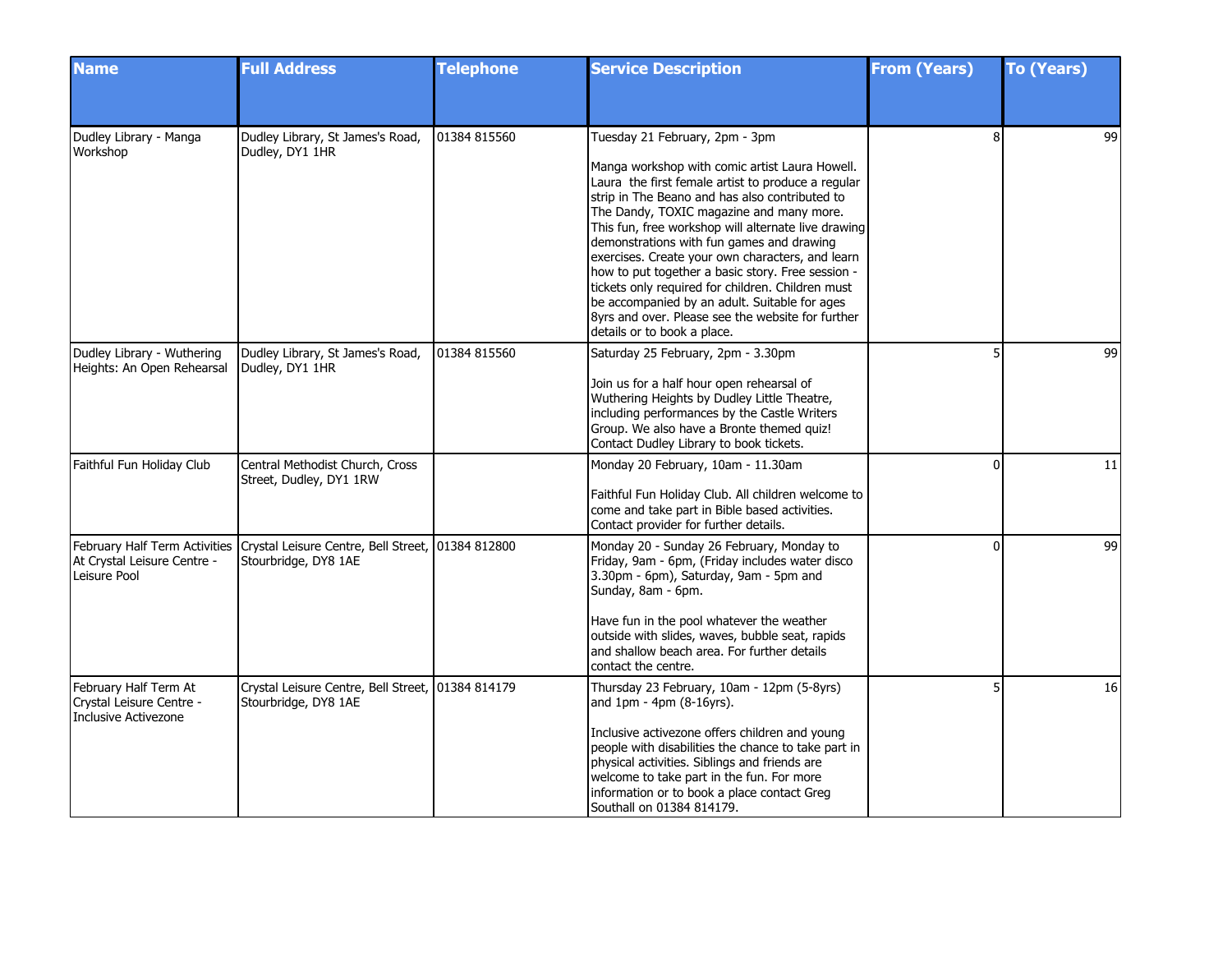| <b>Name</b>                                                                                           | <b>Full Address</b>                                                       | <b>Telephone</b> | <b>Service Description</b>                                                                                                                                                                                                                                                                                                                                                                                                                                                                                                                                                                                                 | <b>From (Years)</b> | <b>To (Years)</b> |
|-------------------------------------------------------------------------------------------------------|---------------------------------------------------------------------------|------------------|----------------------------------------------------------------------------------------------------------------------------------------------------------------------------------------------------------------------------------------------------------------------------------------------------------------------------------------------------------------------------------------------------------------------------------------------------------------------------------------------------------------------------------------------------------------------------------------------------------------------------|---------------------|-------------------|
|                                                                                                       |                                                                           |                  |                                                                                                                                                                                                                                                                                                                                                                                                                                                                                                                                                                                                                            |                     |                   |
| February Half Term At<br>Crystal Leisure Centre -<br>Junior Beginners<br><b>Trampolining Sessions</b> | Crystal Leisure Centre, Bell Street, 01384 812800<br>Stourbridge, DY8 1AE |                  | Tuesday 21 February, sessions at 10am & 11am<br>Junior Beginners Trampolining Sessions. Fully<br>organised fun with a qualified trampoline coach<br>for ages 5 - 15yrs. Cost: £6 per session, Options<br>+ discount applies. Must be booked in advance<br>and pre-payment made at reception. Contact<br>provider for further details or to book a place.                                                                                                                                                                                                                                                                   |                     | 15                |
| February Half Term At<br>Crystal Leisure Centre - Soft<br>Play Suite                                  | Crystal Leisure Centre, Bell Street, 01384 812800<br>Stourbridge, DY8 1AE |                  | Monday 20 - Sunday 26 February, Monday,<br>12.15pm - 6pm, Tuesday 12.45pm - 4pm,<br>Wednesday 9.30am - 6pm, Thursday 9.30am -<br>4pm, Friday 12.15pm - 3pm, Saturday & Sunday<br>9.30am - 12.30pm.<br>Come and join in the fun in the soft play suite.<br>Suitable for children aged 7 years and under it<br>offers a dedicated toddler suite, two tier junior<br>suite with slides, stepping stone run and spider<br>web crawl. Qualified staff supervise the soft play<br>sessions but parents must stay with their<br>children. Entrance may be limited during busy<br>periods. For further details contact the centre. | $\Omega$            | $\overline{7}$    |
| February Half Term At<br>Crystal Leisure Centre -<br>Under 5's Trampolining<br>Session                | Crystal Leisure Centre, Bell Street, 01384 812800<br>Stourbridge, DY8 1AE |                  | Tuesday 21 February, 9am - 10am<br>Under 5's Trampolining session - Fun for the<br>under 5's. Parents must stay with their child. Cost<br>£5 (Options+ leisure discount applies). Contact<br>the centre for further details or to book a place.                                                                                                                                                                                                                                                                                                                                                                            | $\Omega$            | 5                 |
| February Half Term At<br>Dudley Leisure Centre -<br>Junior Activezone                                 | Dudley Leisure Centre, Wellington   01384 812800<br>Road, Dudley, DY1 1UH |                  | Tuesday 21 & Thursday 23 February, 9am - 4pm<br>Keep your kids active this holiday with a full day<br>of fun. Activities include multi-skill activities, craft<br>session, team games and swimming. Pre-booking<br>is advisable and a parental consent form must be<br>completed prior to participation. Cost: £20 per<br>day (Options+ discount is available). Participants<br>will need to take a packed lunch, refreshments<br>and a plastic drinks bottle. Contact the centre for<br>further details.                                                                                                                  | 8                   | 14                |
| February Half Term Holiday<br>Activities - Huntingtree<br><b>Activity Centre</b>                      | Huntingtree Park, Huntingtree<br>Road, Halesowen, B63 4HS                 | 01384 814305     | Tuesday 21 - Saturday 25 February, 2pm - 4pm<br>February Half Term activities at Huntingtree Park.<br>These sessions are run by qualified parks physical<br>activity activators. There is no need to book just<br>turn up. Equipment is provided, but sensible<br>clothing and footwear must be worn. Please call<br>the centre for further details.                                                                                                                                                                                                                                                                       | $\Omega$            | 99                |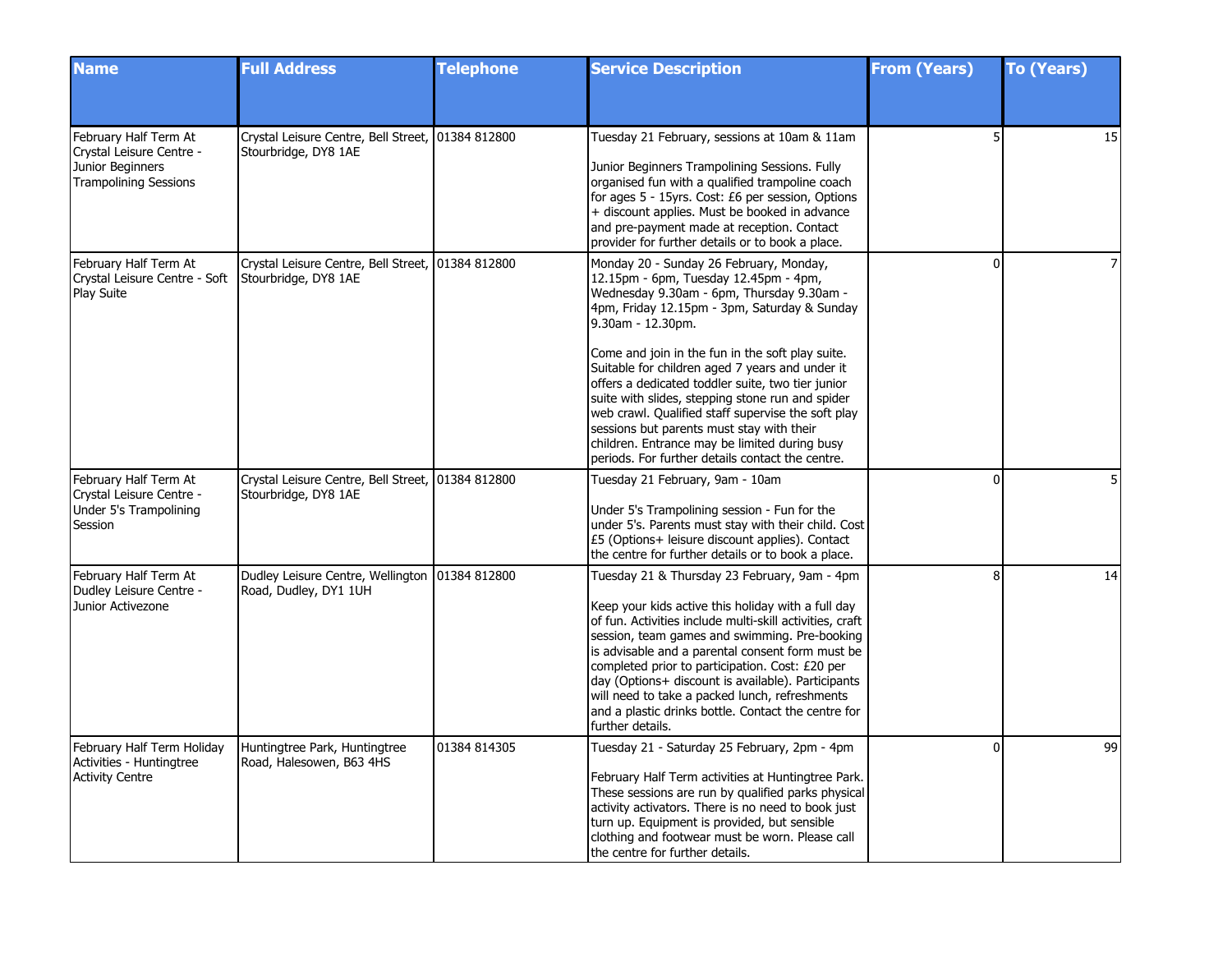| <b>Name</b>                                                                                                  | <b>Full Address</b>                                         | <b>Telephone</b> | <b>Service Description</b>                                                                                                                                                                                                                                                                                                                                                                                                                                                                | <b>From (Years)</b> | <b>To (Years)</b> |
|--------------------------------------------------------------------------------------------------------------|-------------------------------------------------------------|------------------|-------------------------------------------------------------------------------------------------------------------------------------------------------------------------------------------------------------------------------------------------------------------------------------------------------------------------------------------------------------------------------------------------------------------------------------------------------------------------------------------|---------------------|-------------------|
|                                                                                                              |                                                             |                  |                                                                                                                                                                                                                                                                                                                                                                                                                                                                                           |                     |                   |
| February Half Term Holiday<br><b>Activities - Mary Stevens</b><br>Park Activity Centre                       | Mary Stevens Park, Stanley Road,<br>Stourbridge, DY8 2AB    | 01384 813963     | Tuesday 21 - Saturday 25 February, 2pm - 4pm<br>February Half Term activities at Mary Stevens<br>Park. These sessions are run by qualified parks<br>physical activity activators and include free play,<br>multisport, tennis, rounders, basketball &<br>football. There is no need to book just turn up.<br>Equipment is provided, but sensible clothing and<br>footwear must be worn. Please call the centre for<br>further details.                                                    | U                   | 99                |
| February Half Term Holiday<br>Activities - Netherton Park<br><b>Activity Centre</b>                          | Netherton Park, Greaves Road,<br>Dudley, DY2 9HA            | 01384 814307     | Tuesday 21 - Saturday 25 February, 2pm - 4pm<br>February Half Term activities at Netherton Park.<br>These sessions are run by qualified parks physical<br>activity activators and include Tri golf, handball,<br>dodge ball and free play. There is no need to<br>book just turn up. Equipment is provided, but<br>sensible clothing and footwear must be worn.<br>Please call for further details.                                                                                       | 0                   | 99                |
| February Half Term Holiday<br>Activities - Silver Jubilee Park   Bilston, WV14 9SZ<br><b>Activity Centre</b> | Silver Jubilee Park, Mason Street,                          | 01384 813747     | Tuesday 21 - Saturday 25 February, 2pm - 4pm<br>February Half Term activities at Silver Jubilee<br>Park. These sessions are run by qualified parks<br>physical activity activators and include free play,<br>multisport, tennis, rounders, basketball &<br>football. There is no need to book just turn up.<br>Equipment is provided, but sensible clothing and<br>footwear must be worn. Please call for further<br>details.                                                             | $\Omega$            | 99                |
| Gornal Library - Minecraft<br>Talk And Workshop With<br>Martin O'Hanlon                                      | Gornal Library, Abbey Road,<br>Dudley, DY3 2PG              | 01384 812755     | Tuesday 21 February, 3pm - 4pm<br>Demo and presentation from Minecraft<br>programming expert Martin O'Hanlon, author of<br>'Adventures in Minecraft'. Learn tips and tricks to<br>help you make the most out of Minecraft, then<br>have a go yourself in our hands on workshop.<br>Free session - tickets only required for children.<br>Children must be accompanied by an adult.<br>Suitable for ages 8yrs and over. Please see the<br>website for further details and to book a place. | R                   | 99                |
| Haden Hill House Museum -<br>Kids Drop In Crafts Activities                                                  | Haden Hill House, Halesowen<br>Road, Cradley Heath, B64 7JU | 01384 569444     | Wednesday 22 February, drop in between 11am<br>3pm<br>Kids Drop In Crafts Activities at Haden Hill House<br>Museum. Costs: 50p to £2 depending on what<br>you chose to make. Contact provider for further<br>details.                                                                                                                                                                                                                                                                     | $\Omega$            | 99                |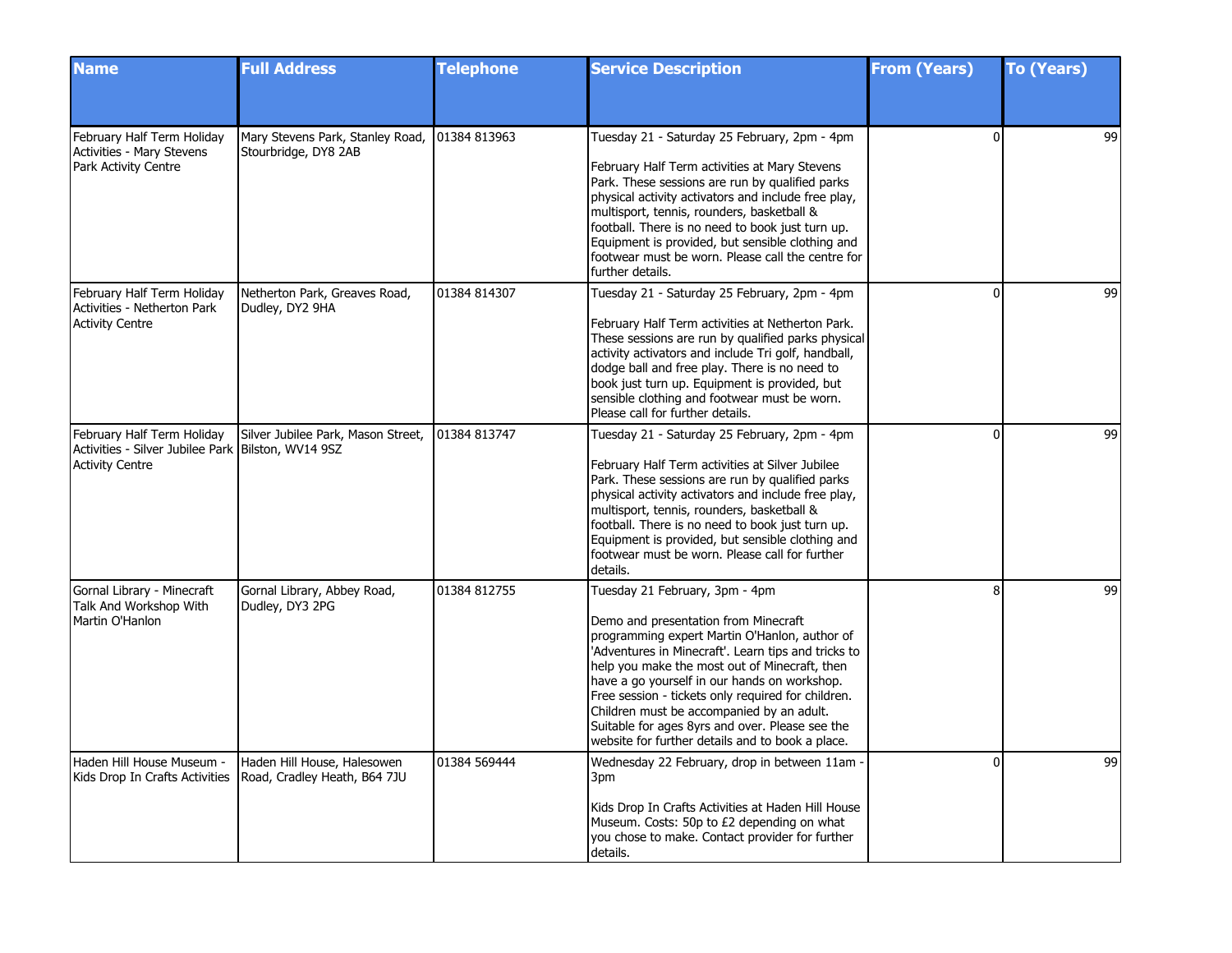| <b>Name</b>                                               | <b>Full Address</b>                                                                         | <b>Telephone</b> | <b>Service Description</b>                                                                                                                                                                                                                                                                                                                                                                                                                                                                                                                                                                                                  | <b>From (Years)</b> | <b>To (Years)</b> |
|-----------------------------------------------------------|---------------------------------------------------------------------------------------------|------------------|-----------------------------------------------------------------------------------------------------------------------------------------------------------------------------------------------------------------------------------------------------------------------------------------------------------------------------------------------------------------------------------------------------------------------------------------------------------------------------------------------------------------------------------------------------------------------------------------------------------------------------|---------------------|-------------------|
|                                                           |                                                                                             |                  |                                                                                                                                                                                                                                                                                                                                                                                                                                                                                                                                                                                                                             |                     |                   |
| Haden Hill Leisure Centre -<br>Inflatable Sessions        | Haden Hill Leisure Centre, Barrs<br>Road, Cradley Heath, B64 7HA                            | 01384 414802     | Friday 24 February, sessions from 10am -<br>10.40am & 10.50am - 11.30am                                                                                                                                                                                                                                                                                                                                                                                                                                                                                                                                                     | 8                   | 14                |
|                                                           |                                                                                             |                  | Our awesomely fun inflatable is back for 2<br>sessions during half term! Cost: £3 per session.<br>Children need to be competent swimmers and<br>between the ages of 8 and 14 years old. Booking<br>is now available via reception!                                                                                                                                                                                                                                                                                                                                                                                          |                     |                   |
| Halesowen Leisure Centre -<br>Half Term Fun Float Pool    | Halesowen Leisure Centre, Great<br>Cornbow, Halesowen, B63 3AB                              | 01384 812800     | Monday 20 & Friday 24 February, 1.15pm - 3pm                                                                                                                                                                                                                                                                                                                                                                                                                                                                                                                                                                                | $\Omega$            | 99                |
| Sessions                                                  |                                                                                             |                  | Keep afloat with the fun float pool sessions<br>available in both pools. No age restriction. Costs:<br>£4.20 adults, £2.70 for under 16's (Options+<br>leisure discount applies). Contact the centre for<br>further details.                                                                                                                                                                                                                                                                                                                                                                                                |                     |                   |
| Halesowen Leisure Centre -                                | Halesowen Leisure Centre, Great<br>Half Term Mission Impossible Cornbow, Halesowen, B63 3AB | 01384 812800     | Tuesday 21 & Thursday 23 February, 1.15pm -<br>3pm                                                                                                                                                                                                                                                                                                                                                                                                                                                                                                                                                                          | Ŕ                   | 99                |
| Style Inflatable Aqua Pool<br>Sessions                    |                                                                                             |                  | Mission Impossible Style inflatable Aqua Run Pool<br>Sessions. Suitable for over 8 years. Costs: £4.20<br>adults and £2.70 for under 16's. Please note a<br>swimming test is required before participation,<br>children must be a minimum of 1.2 metres.<br>Contact the centre for further details.                                                                                                                                                                                                                                                                                                                         |                     |                   |
| Halesowen Leisure Centre -<br>Special Offer £7 For 7 Days | Halesowen Leisure Centre, Great<br>Cornbow, Halesowen, B63 3AB                              | 01384 812800     | Monday 20 - Sunday 26 February                                                                                                                                                                                                                                                                                                                                                                                                                                                                                                                                                                                              | $\Omega$            | 99                |
|                                                           |                                                                                             |                  | Special Offer £7 for 7 days when taken out<br>during the school holidays. Take advantage of<br>this offer and receive unlimited access from 9am<br>- 5pm. Includes: public swimming, mission<br>impossible style aqua run, pool play mat<br>sessions, squash, table tennis. No booking<br>necessary - just turn up and play. Restrictions on<br>height and swimming ability apply. Aqua run<br>suitable for children 8 years and over. Activities<br>are subject to availability. Squash and table<br>tennis equipment provided with a £5 refundable<br>deposit. Children under 8 years must be<br>accompanied by an adult. |                     |                   |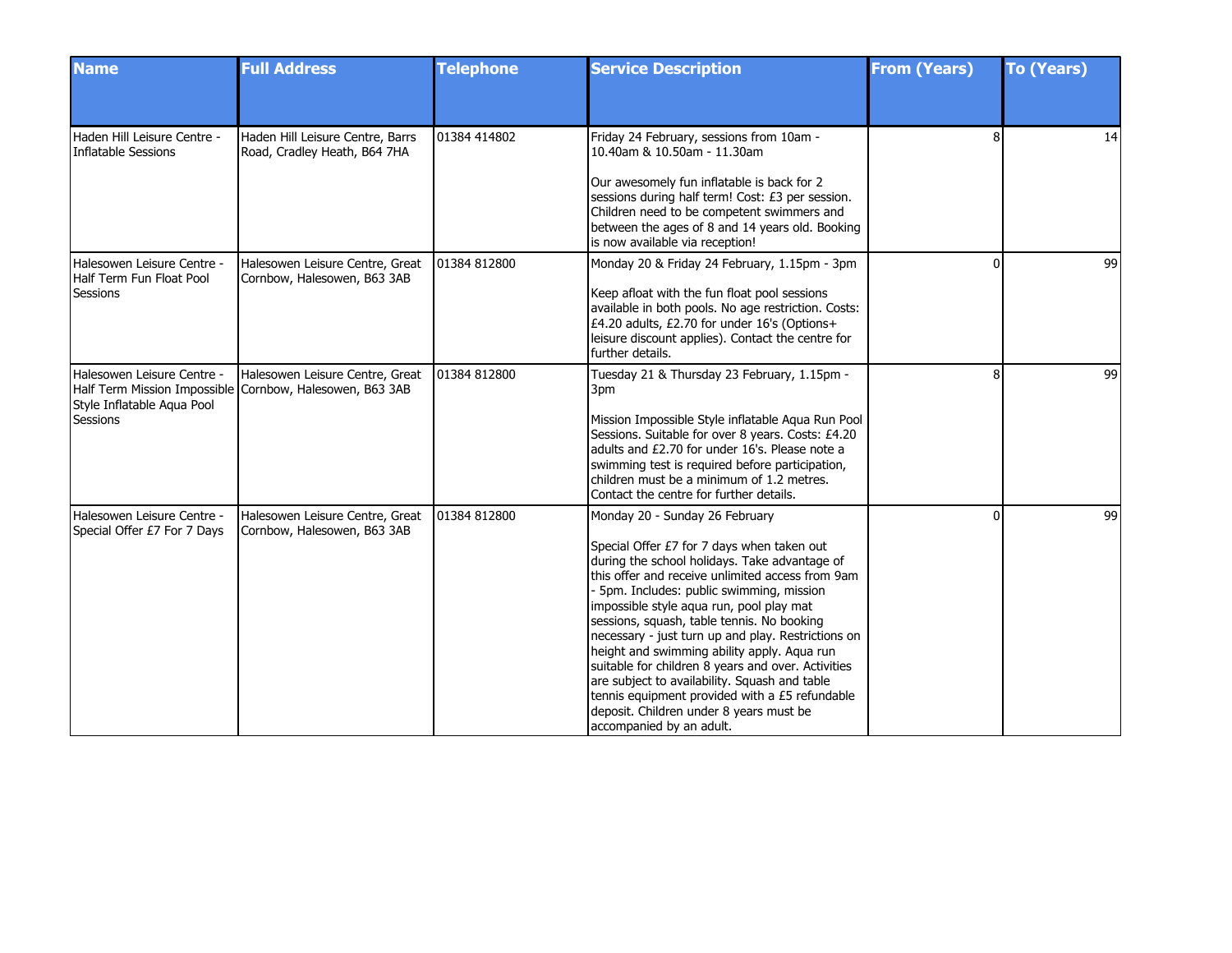| <b>Name</b>                                            | <b>Full Address</b>                                                                                            | <b>Telephone</b> | <b>Service Description</b>                                                                                                                                                                                                                                                                                                                                                                                                                                                                               | <b>From (Years)</b> | <b>To (Years)</b> |
|--------------------------------------------------------|----------------------------------------------------------------------------------------------------------------|------------------|----------------------------------------------------------------------------------------------------------------------------------------------------------------------------------------------------------------------------------------------------------------------------------------------------------------------------------------------------------------------------------------------------------------------------------------------------------------------------------------------------------|---------------------|-------------------|
|                                                        |                                                                                                                |                  |                                                                                                                                                                                                                                                                                                                                                                                                                                                                                                          |                     |                   |
| Halesowen Library -<br>With Martin O'Hanlon            | Halesowen Library, Queensway<br>Minecraft Talk And Workshop Mall, Cornbow Centre, Halesowen,<br><b>B63 4AZ</b> | 01384 812980     | Monday 20 February, 11am - 12pm<br>Demo and presentation from Minecraft<br>programming expert Martin O'Hanlon, author of<br>'Adventures in Minecraft'. Learn tips and tricks to<br>help you make the most out of Minecraft, then<br>have a go yourself in our hands on workshop.<br>Free session - tickets only required for children.<br>Children must be accompanied by an adult.<br>Suitable for ages 8yrs and over. Please see the<br>website or contact for further details and to book<br>a place. | 8                   | 99                |
| Hartlebury Museum & Castle<br>- February Half Term Fun | Worcestershire County Museum,<br>Hartlebury Castle, Hartlebury,<br>Kidderminster, DY11 7XZ                     | 01299 250416     | Tuesday 21 - Friday 24 February, 10.30am - 4pm<br>Join us for four, fun-filled family craft activity<br>days and follow an exciting explorer trail through<br>the museum. Costs: £5 for adults, £2.50 for<br>children and seniors and a family ticket costs<br>£13. An additional charge of £2 per child applies<br>for the day's activities. Contact provider for<br>further information.                                                                                                               | $\Omega$            | 99                |
| Hoverboard Party Half Term<br>Special - Stourbridge    | 164 Lower High Street, ,<br>Stourbridge, DY8 1TT                                                               | 01384 395438     | Sunday 19 February, 3pm - 5pm<br>Hoverboard Party Half Term Special! Hire our<br>boards or bring your own. 2 hours of pure fun<br>and a unique experience! not to be missed! £12<br>per rider includes Board hire. Contact provider for<br>further information and to book a place.                                                                                                                                                                                                                      | Я                   | 99                |
| Term - It's Playtime                                   | Intu Merry Hill February Half Lower Mall near H Samuel, Intu<br>Merry Hill, Brierley Hill, DY5 1QX             | 01384 481141     | Monday 20 - Friday 24 February. All activities<br>$11am - 4pm$<br>Come and join us for fun throughout February<br>half term, as we'll be whipping up a tasty week<br>filled with free cooking activities for your little<br>chefs. All activities will be based on the Lower<br>Mall near H Samuel.                                                                                                                                                                                                      | $\Omega$            | 99                |
| Ironbridge - Flights Of Fancy Ironbridge Gorge Museum, | Coalbrookdale, Telford, TF8 7DQ                                                                                | 01952 433424     | Saturday 18 - Sunday 26 February<br>This February there are lots of flight-themed half<br>term activities for the whole family across the<br>museums. Join in fun hands-on workshops, find<br>out more about the history of flight and make<br>your own flying machines! Refer to website link<br>by clicking on 'more information on this provider'<br>to find out all the events at the various musuems                                                                                                | $\Omega$            | 99                |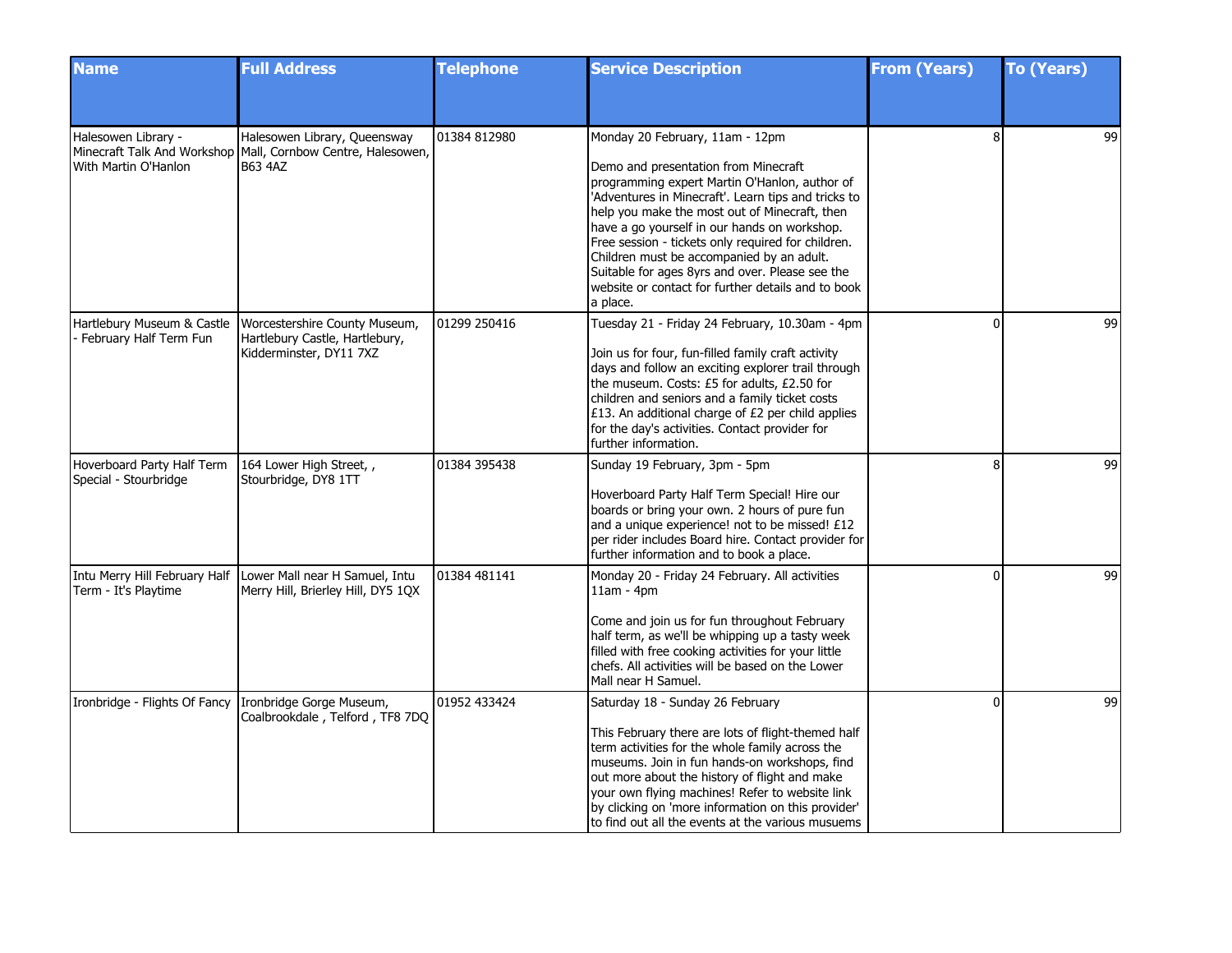| <b>Name</b>                                               | <b>Full Address</b>                                                                                                     | <b>Telephone</b> | <b>Service Description</b>                                                                                                                                                                                                                                                                                                                                                                                                                                                                                                                                                                                                                                                                                                                      | <b>From (Years)</b> | <b>To (Years)</b> |
|-----------------------------------------------------------|-------------------------------------------------------------------------------------------------------------------------|------------------|-------------------------------------------------------------------------------------------------------------------------------------------------------------------------------------------------------------------------------------------------------------------------------------------------------------------------------------------------------------------------------------------------------------------------------------------------------------------------------------------------------------------------------------------------------------------------------------------------------------------------------------------------------------------------------------------------------------------------------------------------|---------------------|-------------------|
|                                                           |                                                                                                                         |                  |                                                                                                                                                                                                                                                                                                                                                                                                                                                                                                                                                                                                                                                                                                                                                 |                     |                   |
| Kingswinford Library - Mad<br>Science: Explore Explosions | Kingswinford Library, Market<br>Street, Kingswinford, DY6 9LA                                                           | 01384 812740     | Thursday 23 February, 11am - 12pm<br>Boom! Pop! Bang! Explore Explosions is full of<br>exciting chemistry experiments that go KABOOM!<br>Children will learn about PH factors, what holds<br>atoms and molecules together and what happens<br>to these bonds during chemical reactions. Cost:<br>£3 per child - tickets only required for children -<br>Pay on the day. Children must be accompanied<br>by an adult. Suitable for children ages 6 +. Refer<br>to website by clicking on 'more information on<br>this provider' to register a place.                                                                                                                                                                                             | 6                   | 99                |
| Photography Ramble                                        | Kinver Edge - Little Snappers   Holy Austin Rock House, Compton   01384 872553<br>Road, Kinver, Stourbridge, DY7<br>6DL |                  | Monday 20 February, 11am - 3pm<br>Bring your little snappers on a photography walk<br>around the Edge, looking for signs of spring and<br>learning how to get the perfect shot. Come<br>dressed for the weather, and bring a camera or<br>smart phone! Cost: £5 per person. Contact<br>provider for further details and to book a place.                                                                                                                                                                                                                                                                                                                                                                                                        | $\Omega$            | 99                |
| Laser Quest - Kaos Club                                   | Laser Quest Stourbridge Ltd, The<br>Warehouse, Amblecote,<br>Stourbridge, DY8 4DG                                       | 01384 443939     | Monday 20 - Friday 24 February, 10am - 12pm<br>KAOS Club gives kids the chance to play some of<br>the more specialised Laser Quest games that are<br>not normally available. Get expert tips from the<br>Game Commanders to improve your skills. You'll<br>play 3 Laser Quest game sessions with breaks for<br>scorecard presentations and tactical talks. Limited<br>to 32 players for each session. Guaranteed 3<br>games. A parent or guardian must stay on site<br>for the duration. $£18$ per person or $£9$ per person<br>if you book online. Booking is essential. All<br>bookings are non-refundable and once a booking<br>has been made the date is fixed and cannot be<br>changed. See the website or contact for further<br>details. | 8                   | 16                |
| Liberate Drama Holiday Club                               | The Crestwood School, Bromley<br>Lane, Kingswinford, DY6 8QG                                                            | 07583 260700     | Thursday 23 February, 10am - 3pm<br>Join in the Drama fun for February Half-Term!<br>Liberate Drama Holiday Club is suitable for<br>children age 3-16 years. Cost: £10. Contact<br>provider for further details and to book a place.                                                                                                                                                                                                                                                                                                                                                                                                                                                                                                            |                     | 16                |
| Lions Amateur Boxing Club<br>Show                         | Wilson Hall, Colley Gate,<br>Halesowen, B63 2BU                                                                         | 01384 837528     | Thursday 23 February, doors open at 7.30pm<br>Lions Amatuer Boxing Club proudly present a<br>night of amatuer boxing at Wilson Hall, Cradley.<br>Tickets cost £10 for adults and £5 for under 16's.<br>Pay on the day or pre-book at the club.                                                                                                                                                                                                                                                                                                                                                                                                                                                                                                  | $\Omega$            | 99                |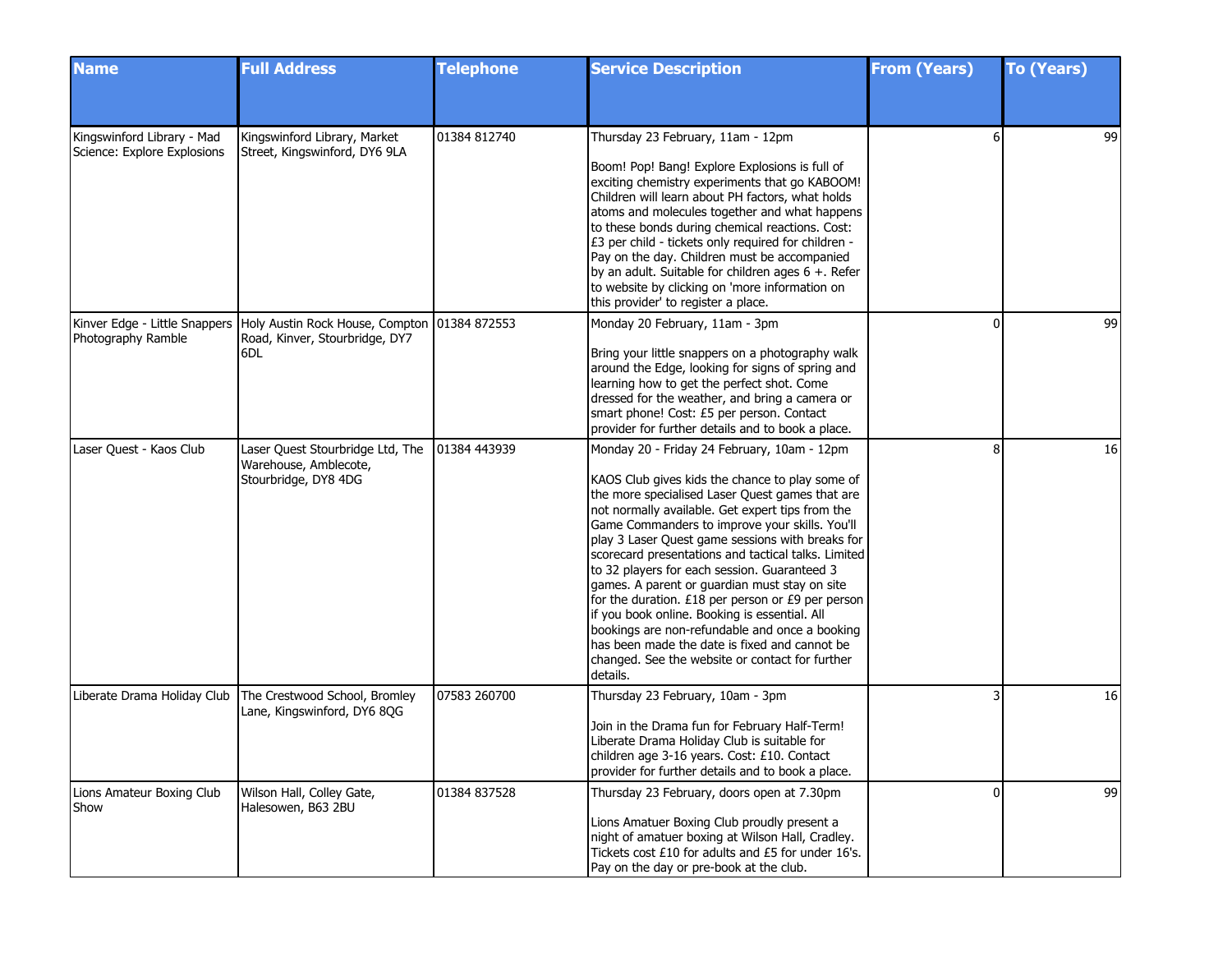| <b>Name</b>                                            | <b>Full Address</b>                                        | <b>Telephone</b> | <b>Service Description</b>                                                                                                                                                                                                                                                                                                                                                                                                                                                                                                                    | <b>From (Years)</b> | <b>To (Years)</b> |
|--------------------------------------------------------|------------------------------------------------------------|------------------|-----------------------------------------------------------------------------------------------------------------------------------------------------------------------------------------------------------------------------------------------------------------------------------------------------------------------------------------------------------------------------------------------------------------------------------------------------------------------------------------------------------------------------------------------|---------------------|-------------------|
|                                                        |                                                            |                  |                                                                                                                                                                                                                                                                                                                                                                                                                                                                                                                                               |                     |                   |
| Long Lane Library - Mad<br>Science: Explore Explosions | Long Lane Library, Long Lane,<br>Halesowen, B62 9JY        | 01384 812880     | Thursday 23 February, 2pm - 3pm<br>Boom! Pop! Bang! Explore Explosions is full of<br>exciting chemistry experiments that go KABOOM!<br>Children will learn about PH factors, what holds<br>atoms and molecules together and what happens<br>to these bonds during chemical reactions. Cost:<br>£3 per child - tickets only required for children -<br>pay on the day. Children must be accompanied<br>by an adult. Suitable for children ages 6yrs and<br>over. Please see the website or contact for<br>further details and to book a place. |                     | 99                |
| Lye Library - Electric Paint<br><b>Robot Cards</b>     | Lye Library, Chapel Street,<br>Stourbridge, DY9 8BT        | 01384 812835     | Wednesday 22 February, 2pm - 3pm<br>Create your own flashing robot cards using LEDs<br>and electric paint in this fun, free workshop. Free<br>session - tickets only required for children.<br>Children must be accompanied by an adult.<br>Suitable for ages 6yrs and over. Please see the<br>website or contact for further details and to book<br>a place.                                                                                                                                                                                 |                     | 99                |
| Mac Theatre - February Half<br><b>Term Activities</b>  | M A C Birmingham, Cannon Hill<br>Park, Birmingham, B12 9QH | 0121 446 3232    | Saturday 18 - Sunday 26 February<br>Join us this half term for a whole host of<br>performances, films and workshops for children<br>and families. Refer to the website link by clicking<br>on 'more details on this provider' for all the<br>information.                                                                                                                                                                                                                                                                                     | $\Omega$            | 99                |
| Mary Stevens Park - Art In<br>The Park Walk            | Mary Stevens Park, , Stourbridge,<br>DY8 2AA               | 01384 815279     | Wednesday 22 February, 10am - 11.30am<br>A fun family walk with sketching and other<br>creative challenges inspired by the park. Materials<br>provided. Free to attend. Meet by the café at<br>10am. Contact provider for further details.                                                                                                                                                                                                                                                                                                    | O                   | 99                |
| Mary Stevens Park -<br>Storytelling In The Woods       | Mary Stevens Park, , Stourbridge,<br>DY8 2AA               | 01384 815279     | Friday 24 February, 11am - 12pm<br>An interactive family story session in the woods<br>with actions, instruments and enchantment. Hot<br>chocolate included. This activity is suitable for<br>children aged 3 - 8 yrs. Suggested donation £2.<br>Book to avoid disappointment. Follow signs from<br>the activity centre.                                                                                                                                                                                                                      |                     | 8                 |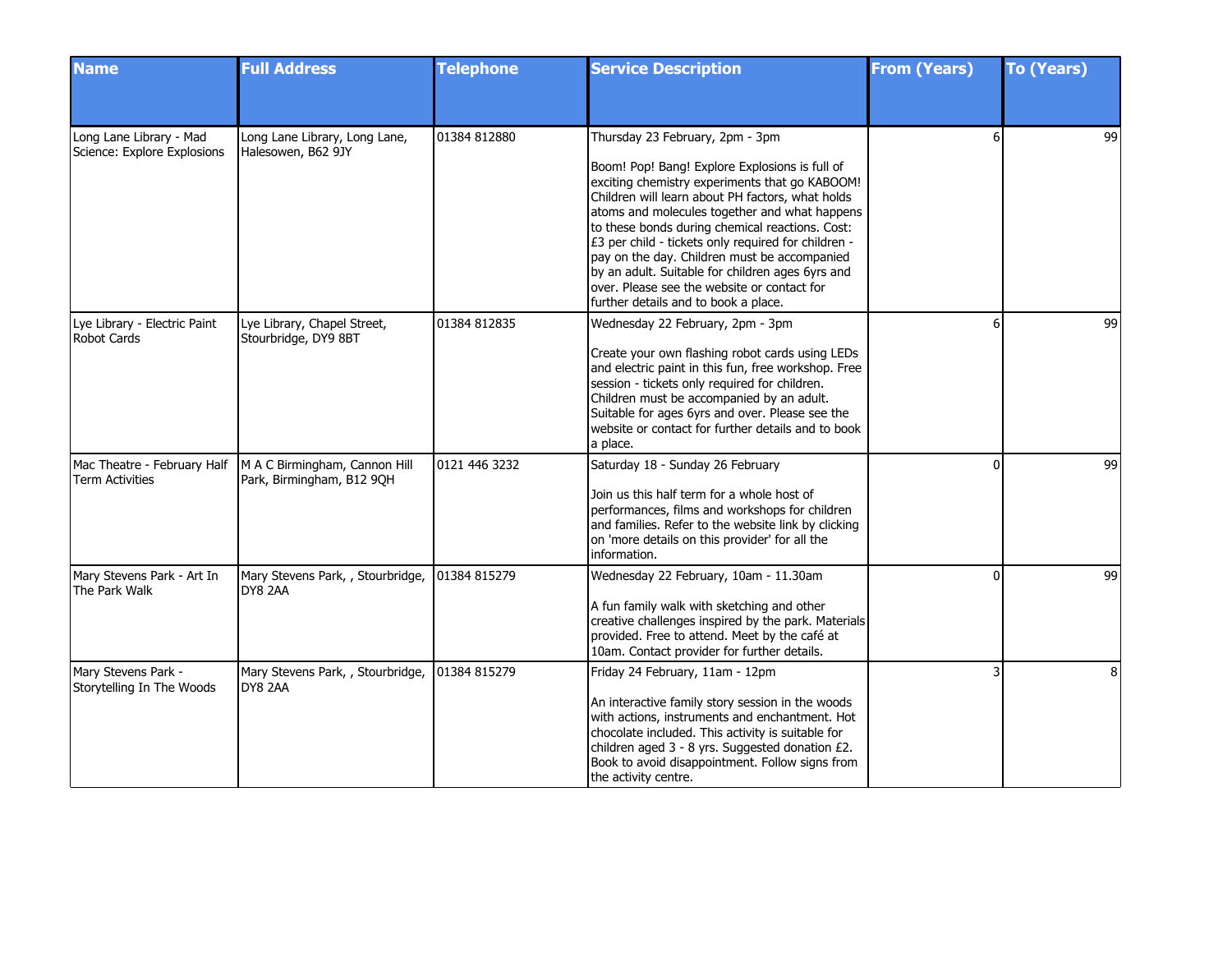| <b>Name</b>                                           | <b>Full Address</b>                                                                 | <b>Telephone</b> | <b>Service Description</b>                                                                                                                                                                                                                                                                                                                                                                                                                                                                                                                                                      | <b>From (Years)</b> | <b>To (Years)</b> |
|-------------------------------------------------------|-------------------------------------------------------------------------------------|------------------|---------------------------------------------------------------------------------------------------------------------------------------------------------------------------------------------------------------------------------------------------------------------------------------------------------------------------------------------------------------------------------------------------------------------------------------------------------------------------------------------------------------------------------------------------------------------------------|---------------------|-------------------|
|                                                       |                                                                                     |                  |                                                                                                                                                                                                                                                                                                                                                                                                                                                                                                                                                                                 |                     |                   |
| Mary Stevens Park - Wild<br>About Wetlands Birds      | Mary Stevens Park, , Stourbridge,<br>DY8 2AA                                        | 01384 815279     | Tuesday 21 February, 11am - 12pm<br>A fun family walk around the pool to feed and<br>identify birds and discover how they live on<br>water. Includes games, a creative challenge and<br>bird food. Suitable for children 5+ yrs. £2<br>suggested donation. Meet at Activity Centre.<br>Contact for further details.                                                                                                                                                                                                                                                             |                     | 99                |
| Mother's Day - Create Your<br>Own Cards               | Studio One, Red House Glass<br>Cone, High Street, Wordsley,<br>Stourbridge, DY8 4AZ |                  | Thursday 23 February, sessions at 11am & 2pm<br>Create your own mother's day card in a choice of<br>3 designs. Cost: £4 per child or two for £6 per 30<br>minute session. All sessions take place inside the<br>Jam Jar studio, include all craft supplies and a<br>take home and make activity! Pre-booking<br>essential and please don't wear your best clothes<br>- there will be paint and glitter! To book - pop<br>into the studio and fill out a booking form or see<br>the website.                                                                                     | $\Omega$            | 99                |
| National Sea Life Centre -<br>The Snail And The Whale | National Sea Life Centre, The<br>Waters Edge, Birmingham, B1 2HL                    | 0871 423 2110    | Saturday 11 - Sunday 26 February<br>Join us for Julia Donaldson & Axel Scheffler's The<br>Snail and The Whale. Experience the story at Sea<br>life, Birmingham. Experience this beloved children<br>'s book like never before as you follow the story<br>around the centre through an amazing<br>underwater world. Don't forget to decorate your<br>very own 'Snail Rock' with a 'Save The Whale'<br>message to display in our centre and support<br>marine wildlife conservation.                                                                                              | 0                   | 99                |
| Nest Box Decorating At<br>Webbs, West Hagley          | Webbs, West Hagley,<br>Kidderminster Road South,<br>Hagley, Stourbridge, DY9 0JB    | 01562 700 511    | Monday 20 - Friday 24 February, 10am - 4pm<br>Join us during half term to paint a wooden nest<br>box and celebrate National Nest Box Week. In an<br>activity where all the materials are included<br>children can decorate their very own nest box<br>ready to take home for the garden. Webbs event<br>team will be on hand with painting materials and<br>aprons. For added convenience you can now pre-<br>book spaces for this very popular event. Tickets<br>cost £5 per child. Each session is 45 minutes long<br>and the activity will last approximately 20<br>minutes. | $\Omega$            | 99                |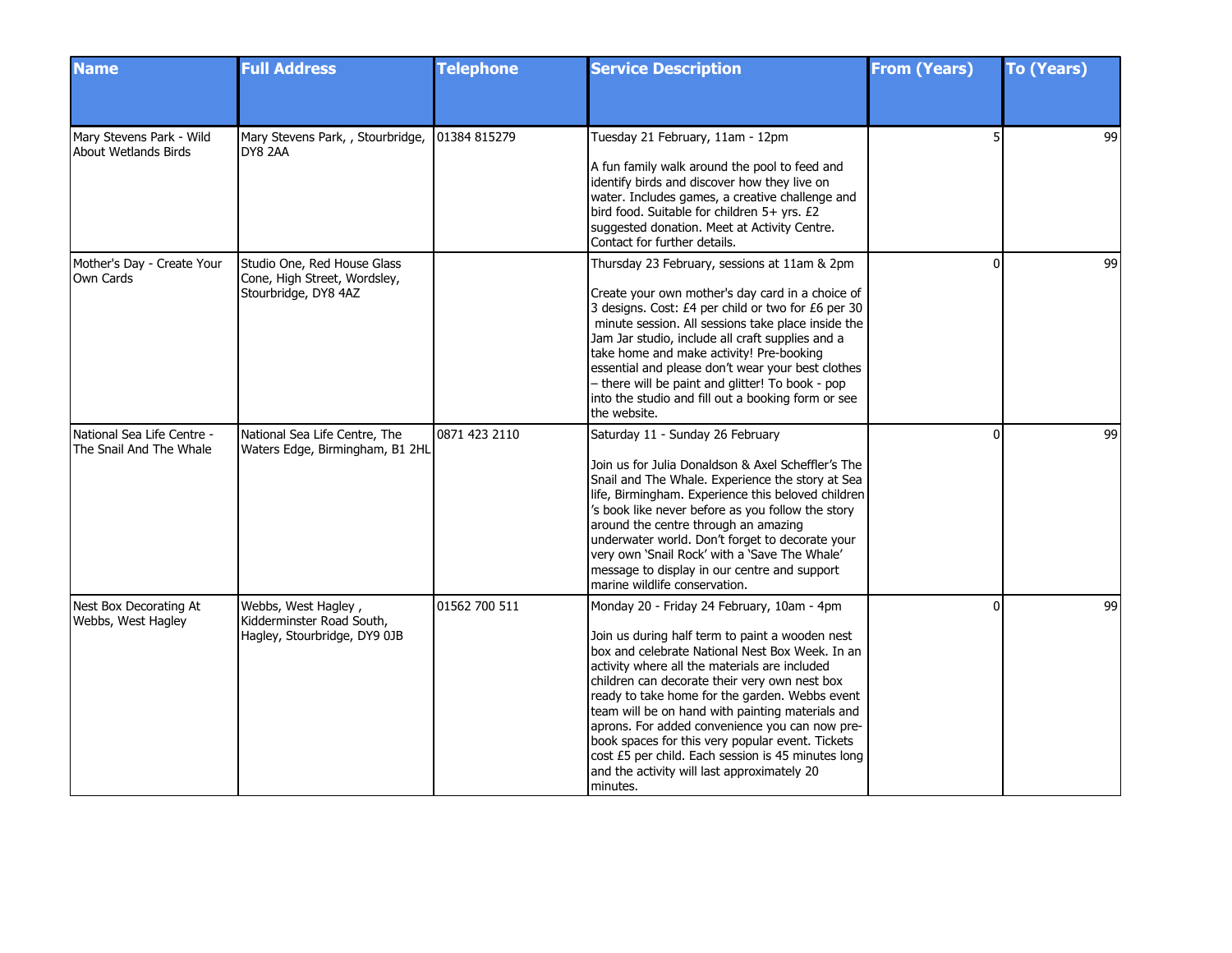| <b>Name</b>                                       | <b>Full Address</b>                                                   | <b>Telephone</b> | <b>Service Description</b>                                                                                                                                                                                                                                                                                                                                          | <b>From (Years)</b> | <b>To (Years)</b> |
|---------------------------------------------------|-----------------------------------------------------------------------|------------------|---------------------------------------------------------------------------------------------------------------------------------------------------------------------------------------------------------------------------------------------------------------------------------------------------------------------------------------------------------------------|---------------------|-------------------|
|                                                   |                                                                       |                  |                                                                                                                                                                                                                                                                                                                                                                     |                     |                   |
| Netherton Library - Electric<br>Paint Robot Cards | Netherton Library, The Savoy<br>Centre, Netherton, Dudley, DY2<br>9ES | 01384 812845     | Wednesday 22 February, 2.30pm - 3.30pm<br>Create your own flashing robot cards using LEDs<br>and electric paint in this fun, free workshop. Free<br>session - tickets only required for children.<br>Children must be accompanied by an adult.<br>Suitable for ages 6yrs and over. Please see the<br>website for further details and to book a place.               |                     | 99                |
| Pancake Family Funday                             | Moor Centre, , Brierley Hill, DY5<br>3AH                              | 0300 555 2345    | Saturday 25 February, 11am - 3pm<br>Come along to our pancake family funday and<br>enjoy a flippin fantastic time. There will be free<br>pancake tasting, free children's fairground rides,<br>cookery stage and chef pancake demonstrations,<br>pancake flipping competitions and recipe ideas.                                                                    | O                   | 99                |
| Pancake Party At The<br>Storehouse                | The Store House, Albion Street,<br>Brierley Hill, DY5 3EE             | 01384 261860     | Saturday 25 February, 4.30pm - 5.30pm<br>You are invited to our pancake party where we<br>will be kicking off the lent season. There will be<br>crafts, games, pancakes and songs. Suitable for<br>children aged 3 - 11 years. Contact provider for<br>further details.                                                                                             |                     | 11                |
| Priory Park - Nature Craft                        | Priory Park, Priory Road, Dudley,<br>DY1 4EU                          | 01384 812474     | Monday 20 February, 10.30am - 12pm<br>See what wacky creature you can create out of<br>nature!! Creations can be taken home, cute or<br>scary. Booking essential by calling 01384 812474.<br>£1 suggested donation. Meeting Point - Priory<br>Park pavilion building (near tennis courts).                                                                          | $\Omega$            | 99                |
| Priory Park - Nest Box<br>Building                | Priory Park, Priory Road, Dudley,<br>DY1 4EU                          | 01384 812474     | Friday 24 February, 1.30pm - 3pm<br>Build and decorate your own bird box to take<br>home and hang in your garden. Easier kits for<br>younger children. Always popular, so booking<br>early to avoid disappointment. £2 suggested<br>donation Booking essential by calling 01384<br>812474. Meeting point: Priory Park Pavilion<br>building (near the tennis courts) | $\Omega$            | 99                |
| Priory Park - Sock Animals                        | Priory Park, Priory Road, Dudley,<br>DY1 4EU                          | 01384 812474     | Tuesday 21 February, 1.30pm - 3pm<br>Come and googly eye a sock, dress it and name<br>your animal, then take home to cuddle. Booking<br>essential by calling 01384 812474. £1 suggested<br>donation per person. Meeting point: Priory Park<br>Pavilion building (near the tennis courts).                                                                           | ŋ                   | 99                |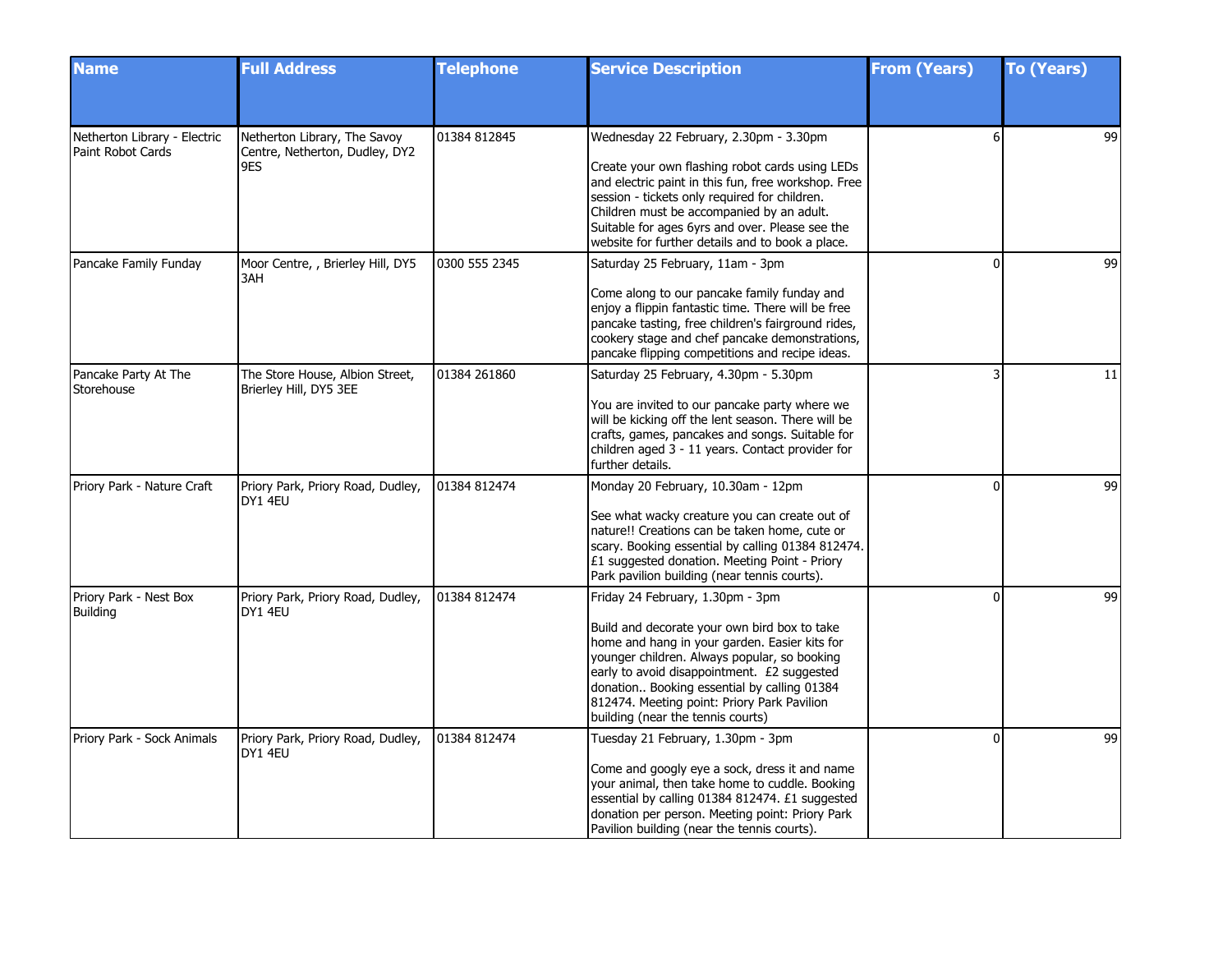| <b>Name</b>                                         | <b>Full Address</b>                                                                  | <b>Telephone</b> | <b>Service Description</b>                                                                                                                                                                                                                                                                                                                                                                                                   | <b>From (Years)</b> | <b>To (Years)</b> |
|-----------------------------------------------------|--------------------------------------------------------------------------------------|------------------|------------------------------------------------------------------------------------------------------------------------------------------------------------------------------------------------------------------------------------------------------------------------------------------------------------------------------------------------------------------------------------------------------------------------------|---------------------|-------------------|
|                                                     |                                                                                      |                  |                                                                                                                                                                                                                                                                                                                                                                                                                              |                     |                   |
| Rays Farm - February Half<br>Term Fun               | Rays Farm Country Matters, Rays<br>Farm, Billingsley, Bridgnorth,<br><b>WV16 6PF</b> | 01299 841255     | Saturday 18 - Sunday 26 February, 10am - 5pm<br>February Half Term activities at Rays Farm. There<br>will be a Colouring Competition, Farm Yard<br>Treasure Hunt - Follow the clues around the<br>farm and into the woods and claim your prize<br>when you hand in your answers.<br>Meet our friendly pets in new animal encounters.<br>Get muddy and build a den in the woods. Contact<br>provider for further information. | $\Omega$            | 99                |
| Red House Glass Cone -<br>Family Trail: Pet Ducks   | Red House Glass Cone, High<br>Street, Wordsley, Stourbridge,<br>DY8 4AZ              | 01384 812381     | Saturday 18 - Sunday 26 February, 10am - 3pm<br>Simple and fun search around the venue<br>encouraging children to look for objects. Drop in<br>at anytime but allow at least 30 minutes for the<br>trail. Contact for further details.                                                                                                                                                                                       |                     | 99                |
| Red House Glass Cone -<br>Glass Fusion: Cats V Dogs | Red House Glass Cone, High<br>Street, Wordsley, Stourbridge,<br>DY8 4AZ              | 01384 812381     | Tuesday 21 February, Sessions at 10.30am,<br>11.30am, 1pm & 2pm<br>Working in our glass fusing studio make lovely<br>glass treasures. Sessions last about 40 minutes<br>and need to be booked in advance. Cost: £4.50<br>per person. Sessions are suitable for chidren 5yrs<br>and over. Due to the handling of small pieces of<br>glass we do not recommend to children under 5.<br>Pre-booking is essential.               | 5                   | 99                |
| Red House Glass Cone -<br>Glass Fusion: Mice V Rats | Red House Glass Cone, High<br>Street, Wordsley, Stourbridge,<br>DY8 4AZ              | 01384 812381     | Wednesday 22 February, Sessions at 10.30am,<br>11.30am, 1pm & 2pm<br>Working in our glass fusing studio make lovely<br>glass treasures. Sessions last about 40 minutes<br>and need to be booked in advance. Cost: £4.50<br>per person. Sessions are suitable for children<br>5yrs and over. Due to the handling of small<br>pieces of glass we do not recommend to children<br>under 5yrs. Pre-booking is essential.         |                     | 99                |
| Red House Glass Cone - Pet<br>Fest - Cats And Dogs  | Red House Glass Cone, High<br>Street, Wordsley, Stourbridge,<br>DY8 4AZ              | 01384 812381     | Tuesday 21 February, 10.30am - 2.30pm<br>Pet Fest - Cats and Dogs at Red House Glass<br>Cone. Come along and join in the fun as we<br>celebrate our furry friends. Cost: £2.50 per<br>person. No booking required. Suitable for chidren<br>4yrs and over. Contact provider for further<br>details.                                                                                                                           |                     | 99                |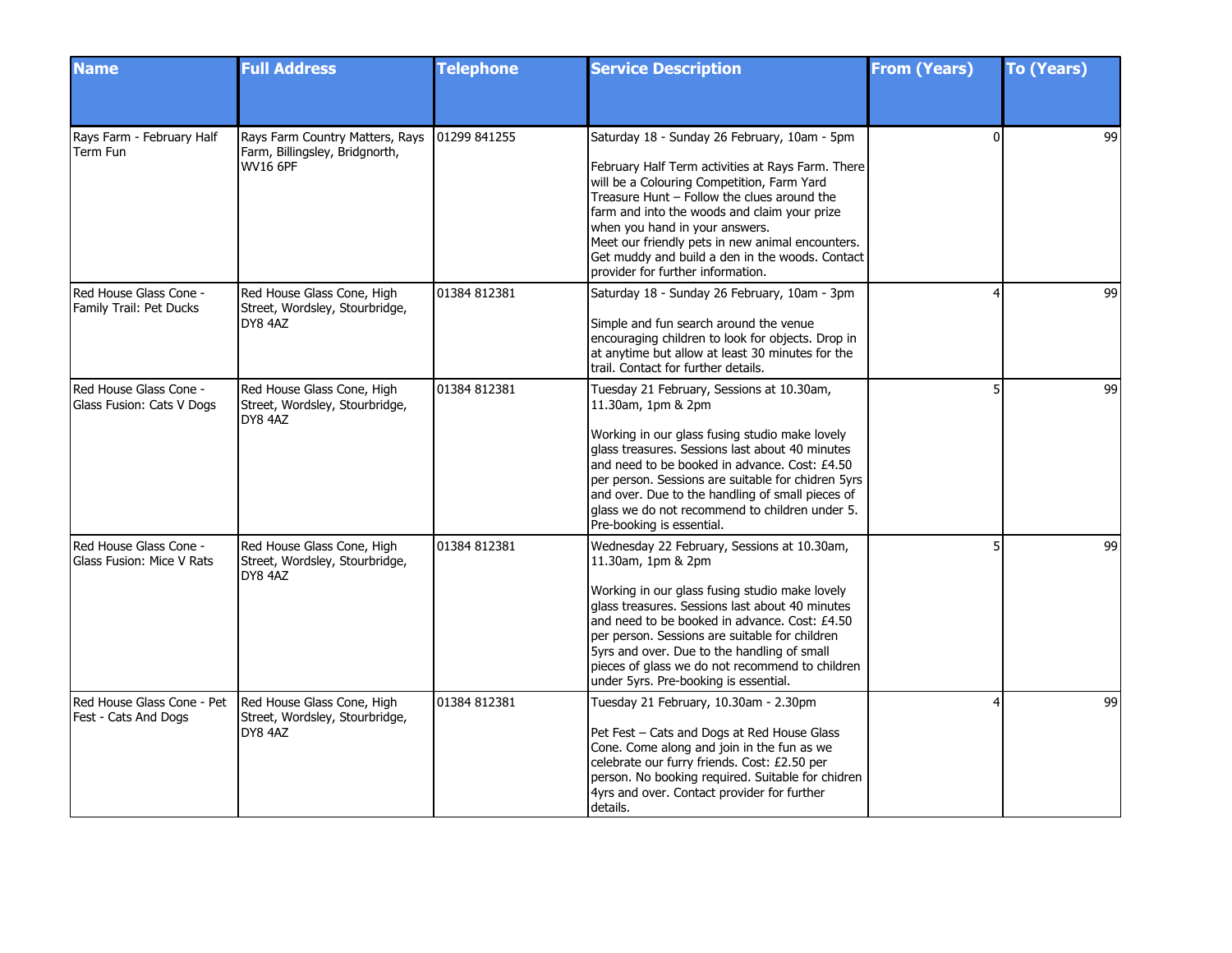| <b>Name</b>                                              | <b>Full Address</b>                                                     | <b>Telephone</b> | <b>Service Description</b>                                                                                                                                                                                                                                                                                    | <b>From (Years)</b> | <b>To (Years)</b> |
|----------------------------------------------------------|-------------------------------------------------------------------------|------------------|---------------------------------------------------------------------------------------------------------------------------------------------------------------------------------------------------------------------------------------------------------------------------------------------------------------|---------------------|-------------------|
|                                                          |                                                                         |                  |                                                                                                                                                                                                                                                                                                               |                     |                   |
| Red House Glass Cone - Pet<br>Fest - Duck Day            | Red House Glass Cone, High<br>Street, Wordsley, Stourbridge,<br>DY8 4AZ | 01384 812381     | Monday 20 February, 10.30am - 2.30pm<br>Pet Fest - Duck day at Red House Glass Cone.<br>Come along and join in the fun with lots of ducks<br>around the site. Suitable for families 4+. Cost:<br>£2.50 per person. No booking required. Contact<br>provider for further information                           |                     | 99                |
| Red House Glass Cone - Pet<br>Fest - Mini Beasts         | Red House Glass Cone, High<br>Street, Wordsley, Stourbridge,<br>DY8 4AZ | 01384 812381     | Thursday 23 February, 10.30am - 2.30pm<br>Pet Fest - mini beast at Red House Glass Cone.<br>Come and join in the fun. Making creatures from<br>materials. No booking required. Cost: £2.50 per<br>person. Suitable for children 4yrs and over.<br>Contact provider for further details.                       | 4                   | 99                |
| Red House Glass Cone - Pet<br>Fest - Small Furry Animals | Red House Glass Cone, High<br>Street, Wordsley, Stourbridge,<br>DY8 4AZ | 01384 812381     | Wednesday 22 February, 10.30am - 2.30pm<br>Pet Fest - Small furry animals at Red House<br>Glass Cone. Come and join in the fun with our<br>selection of small furry animals. No booking<br>required. Cost: £2.50 per person. Suitable for<br>children 4yrs and over. Contact provider for<br>further details. |                     | 99                |
| Red House Glass Cone -<br>Sticky Saturday                | Red House Glass Cone, High<br>Street, Wordsley, Stourbridge,<br>DY8 4AZ | 01384 812381     | Saturday 18 February, 1.30pm - 3.30pm<br>Have a go at being messy and sticky. Quick,<br>simple crafts to make and take home with you.<br>Drop in at any time between 1.30pm & 3.30pm<br>but allow 30 minutes. No booking necessary.<br>Contact for dates or further details.                                  |                     | $\Omega$          |
| Saz's Ceramics & Crafts -<br>Clay Day                    | Red House Glass Cone, High<br>Street, Wordsley, Stourbridge,<br>DY8 4AZ | 07966 514766     | Thursday 23 February, sessions between 11am -<br>3pm<br>It's minibeasts all the way with butterflies, bees<br>and ladybirds being made in our popular clay day<br>workshops. Book your session now. Costs: £7.50<br>per child, £10 per adult. Includes tuition,<br>materials and firing costs.                | <sup>n</sup>        | 99                |
| Saz's Ceramics & Crafts -<br>Paint A Duck Day            | Red House Glass Cone, High<br>Street, Wordsley, Stourbridge,<br>DY8 4AZ | 07966 514766     | Monday 20 February, drop in from 10.30am -<br>3.30 <sub>pm</sub><br>There are plenty of rubber ducks to find around<br>the site, but there are none quite like ours! Come<br>and paint your own. Contact provider for further<br>details.                                                                     | U                   | 99                |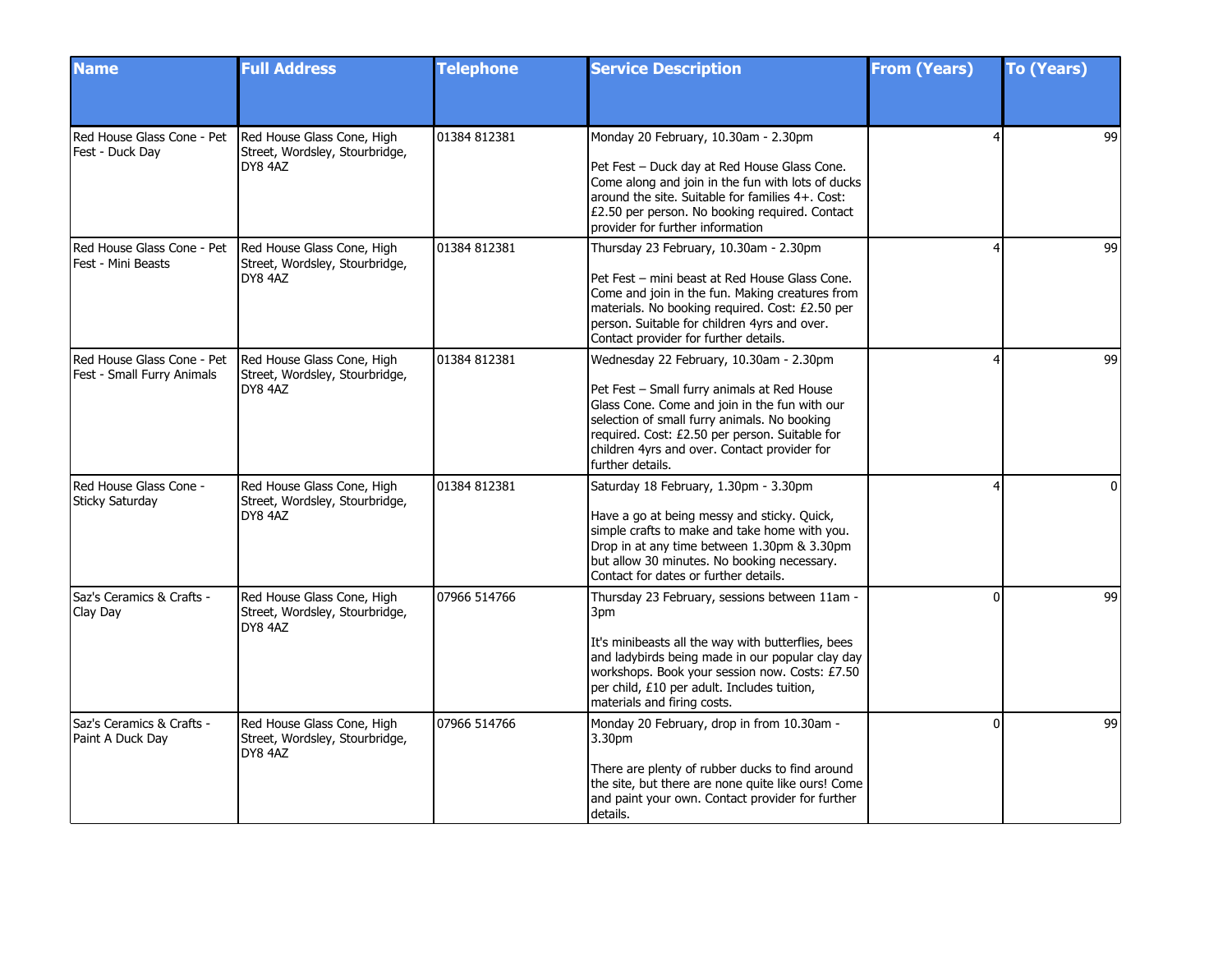| <b>Name</b>                                                              | <b>Full Address</b>                                                     | <b>Telephone</b> | <b>Service Description</b>                                                                                                                                                                                                                                                                                                                                                                                                                                                                                                                                                                                                                                                                                                                                                                                           | <b>From (Years)</b> | <b>To (Years)</b> |
|--------------------------------------------------------------------------|-------------------------------------------------------------------------|------------------|----------------------------------------------------------------------------------------------------------------------------------------------------------------------------------------------------------------------------------------------------------------------------------------------------------------------------------------------------------------------------------------------------------------------------------------------------------------------------------------------------------------------------------------------------------------------------------------------------------------------------------------------------------------------------------------------------------------------------------------------------------------------------------------------------------------------|---------------------|-------------------|
|                                                                          |                                                                         |                  |                                                                                                                                                                                                                                                                                                                                                                                                                                                                                                                                                                                                                                                                                                                                                                                                                      |                     |                   |
| Saz's Ceramics & Crafts -<br>Paint A Rabbit Day                          | Red House Glass Cone, High<br>Street, Wordsley, Stourbridge,<br>DY8 4AZ | 07966 514766     | Wednesday 22 February, drop in from 10.30am -<br>3.30pm<br>It's a fluffy rabbit kind of day. Come and paint<br>your own rabbit. Contact provider for further<br>details.                                                                                                                                                                                                                                                                                                                                                                                                                                                                                                                                                                                                                                             | $\Omega$            | 99                |
| Saz's Ceramics & Crafts -<br>Pottery Painting Your<br><b>Superheroes</b> | Red House Glass Cone, High<br>Street, Wordsley, Stourbridge,<br>DY8 4AZ | 07966 514766     | Tuesday 21 February, drop in between 10.30am -<br>4pm<br>With the new batman lego movie coming out,<br>why not immortalise your favourite superhero on<br>piece of pottery? Drop in to create your<br>personalised crockery! Plate, mug & cereal bowls<br>from £10. Contact provider for further<br>information.                                                                                                                                                                                                                                                                                                                                                                                                                                                                                                     | $\Omega$            | 99                |
| Sedgley Library - Animal<br>Extravaganza                                 | Sedgley Library, Ladies Walk,<br>Dudley, DY3 3UA                        | 01384 812790     | Wednesday 22 February, 11.30am - 12.30pm<br>Get up close to a variety of animals at this fun,<br>free event. Free session - tickets only required for<br>children. Children must be accompanied by an<br>adult. Suitable for all ages. Please see the<br>website or contact for further details and to book<br>a place.                                                                                                                                                                                                                                                                                                                                                                                                                                                                                              | $\Omega$            | 99                |
| Severn Valley Country Park -<br>Bake Off                                 | Severn Valley Country Park,<br>Alveley, Bridgnorth, WV15 6NG            | 01746 781192     | Friday 24 February, sessions at 10am - 12pm &<br>$1pm - 3pm$<br>Join us to make some birds nest cakes, mix<br>together some edible mud, taste some jelly<br>worms and more. We'll be pouring, measuring,<br>weighing, whisking and rolling. It'll get a bit<br>messy but there will be tasty treats the children<br>have made themselves to take home! Booking<br>and payment in advance are essential. Cost: £5<br>per child. All ingredients and equipment will be<br>provided. Please call 01746 781192 to quarantee<br>your place. Places are limited to 12 children per<br>session and there are two sessions, one in the<br>morning and one in the afternoon.<br>Recommended for ages four and upwards. All<br>children need to be accompanied by an adult (to<br>help with mixing and measuring and tasting!) | 4                   | 99                |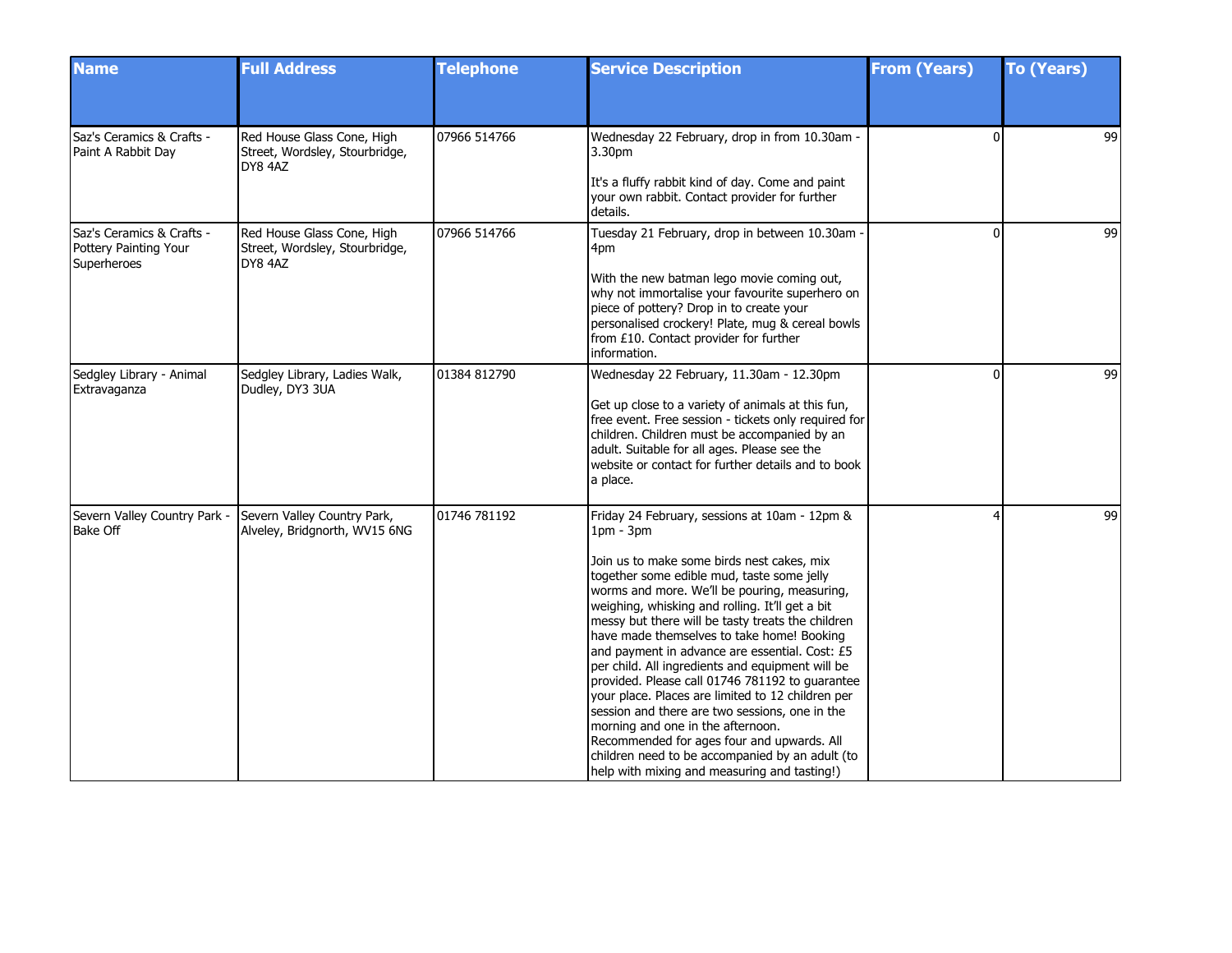| <b>Name</b>                                     | <b>Full Address</b>                                                            | <b>Telephone</b> | <b>Service Description</b>                                                                                                                                                                                                                                                                                                                                                                                                                                                                                                                                                                                                                                                                                                                                                                                                                                        | <b>From (Years)</b> | <b>To (Years)</b> |
|-------------------------------------------------|--------------------------------------------------------------------------------|------------------|-------------------------------------------------------------------------------------------------------------------------------------------------------------------------------------------------------------------------------------------------------------------------------------------------------------------------------------------------------------------------------------------------------------------------------------------------------------------------------------------------------------------------------------------------------------------------------------------------------------------------------------------------------------------------------------------------------------------------------------------------------------------------------------------------------------------------------------------------------------------|---------------------|-------------------|
| Severn Valley Country Park -<br>Wonderful Worms | Severn Valley Country Park,<br>Alveley, Bridgnorth, WV15 6NG                   | 01746 781192     | Wednesday 22 February, sessions at 10am -<br>12pm & 1pm - 3pm<br>These little wrigglers are amazing! They eat one<br>third of their body weight each day, breathe<br>though their skin and they can't see, hear or<br>smell anything! Join us for a fun session looking<br>at how they live in their underground world. We'll<br>be outside digging in the dirt so prepare to get<br>messy. Booking in advance essential. Please call<br>01746 781192 to secure your place. Suitable for<br>age four and upwards. Under 8s must be                                                                                                                                                                                                                                                                                                                                |                     | 99                |
| Severn Valley Railway -<br>February Half Term   | Severn Valley Railway, 1<br>Comberton Place, Kidderminster,<br><b>DY10 1OR</b> | 01299 403816     | accompanied by an adult.<br>Saturday 18 - Sunday 26 February<br>The Severn Valley Railway re-opens on 18<br>February for half-term, and we welcome back the<br>Manchester Model Tramway group who will be<br>displaying and operating their superb model<br>tramway layout at the The Engine House Visitor<br>Centre at Highley. Come along and 'have-a-go' at<br>operating the miniature trams (subject to<br>availability) during February half-term! The<br>models trams are built to a scale of 5/8 inch to a<br>foot with a gauge of 27/16 inch, which is unique<br>to the group and has historical origins. The<br>tramway was hand-built by members, past and<br>present and is a magnificent sight to behold. A<br>fun themed quiz for the children will be available<br>at The Engine House, alongside the interactive<br>exhibits and outdoor play area |                     | 99                |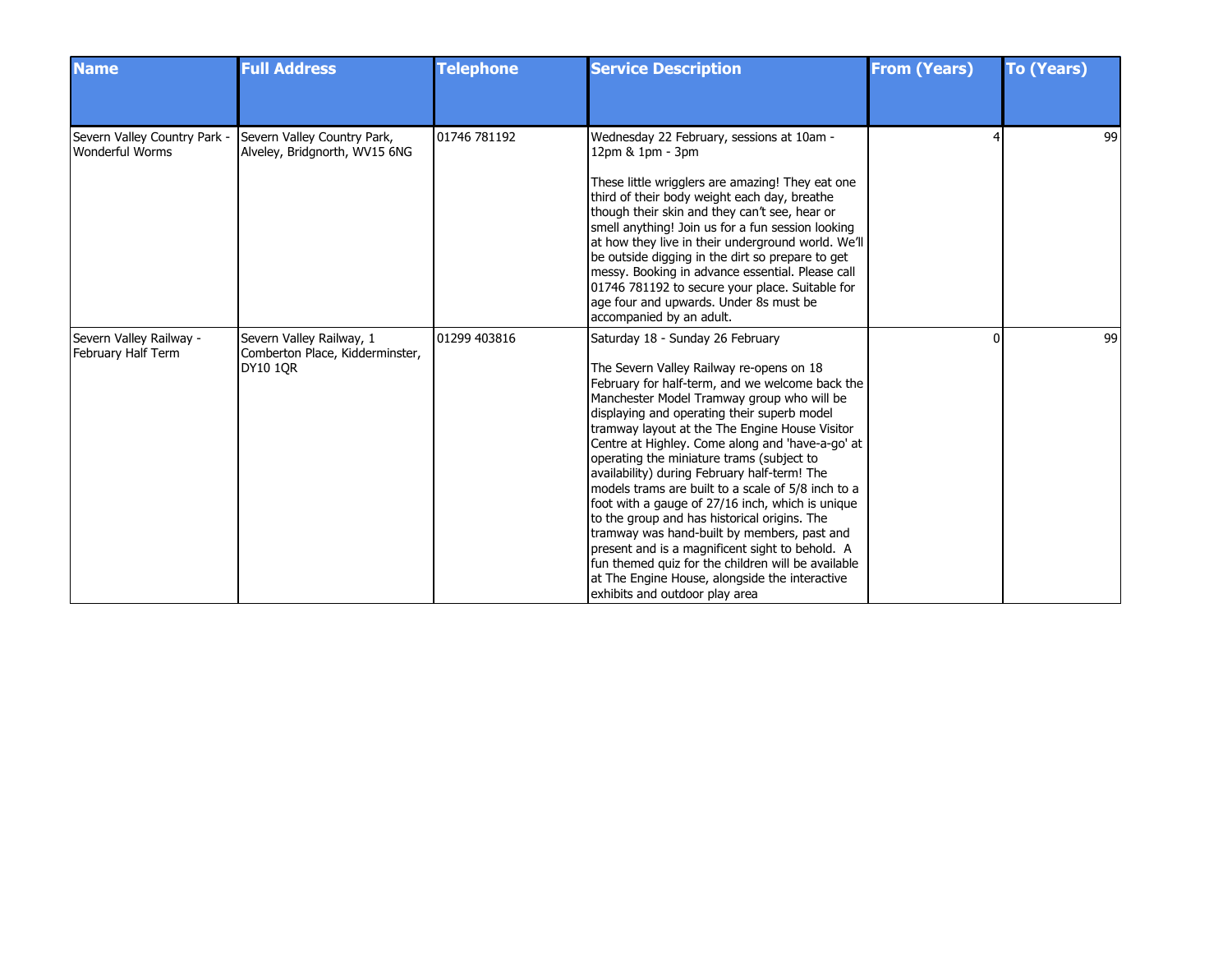| <b>Name</b>                                                 | <b>Full Address</b>                                          | <b>Telephone</b> | <b>Service Description</b>                                                                                                                                                                                                                                                                                                                                                                                                                                                                                                                                                                                                                                                                                                                                                                                                                                                                                                                                                                                                            | <b>From (Years)</b> | <b>To (Years)</b> |
|-------------------------------------------------------------|--------------------------------------------------------------|------------------|---------------------------------------------------------------------------------------------------------------------------------------------------------------------------------------------------------------------------------------------------------------------------------------------------------------------------------------------------------------------------------------------------------------------------------------------------------------------------------------------------------------------------------------------------------------------------------------------------------------------------------------------------------------------------------------------------------------------------------------------------------------------------------------------------------------------------------------------------------------------------------------------------------------------------------------------------------------------------------------------------------------------------------------|---------------------|-------------------|
|                                                             |                                                              |                  |                                                                                                                                                                                                                                                                                                                                                                                                                                                                                                                                                                                                                                                                                                                                                                                                                                                                                                                                                                                                                                       |                     |                   |
| So You Think You Know<br>AboutDinosaurs? With Ben<br>Garrod | Birmingham Town Hall, Victoria<br>Square, Birmingham, B3 3DQ | 0121 345 0600    | Saturday 18 February, 10.30am<br>Come and test your knowledge against Ben<br>Garrod (the TV scientist in 'Attenborough and the<br>Giant Dinosaur'). With the help of TV film footage<br>and photos of his own palaeontological dinosaur<br>digs, he will tell you everything you ever wanted<br>to know about dinosaurs - and more. This is an<br>interactive show where children will be given the<br>chance to ask questions and show off their<br>dinosaur knowledge to the audience. Ben's<br>assistant will roam the auditorium with a<br>microphone and take questions from as many<br>children as possible. Using film footage from the<br>BBC's 'Planet Dinosaur', Ben will talk about the<br>deadliest predators that ever roamed the planet<br>and the ones that, 65 million years ago, would<br>have walked right where they are sitting now.<br>Cost: £12.50 per person. Refer to website link by<br>clicking on 'more information on this provider' to<br>book tickets or contact box office for further<br>information. | <sup>0</sup>        | 99                |
| Stourbridge Library - Manga<br>Workshop                     | Stourbridge Library, Crown<br>Centre, Stourbridge, DY8 1YE   | 01384 812947     | Tuesday 21 February, 11am - 12pm<br>Manga workshop with comic artist Laura Howell.<br>Laura was the first female artist to produce a<br>regular strip in The Beano, and has also<br>contributed to The Dandy, TOXIC magazine and<br>many more. This fun, free workshop will alternate<br>live drawing demonstrations with fun games and<br>drawing exercises. By the end of the session, you<br>will have created your own characters, and<br>learned how to put together a basic story. Free<br>session - tickets only required for children.<br>Children must be accompanied by an adult.<br>Suitable for ages 8yrs and over. Please see the<br>website for further details and to book a place.                                                                                                                                                                                                                                                                                                                                    | 8                   | 99                |
| Superhero & Princess<br>Photoshoots                         | Zig Zags, Unit 2, Brierley Hill, DY5   01384 485065<br>1RG   |                  | Thursday 23 February<br>Superhero and Princess Photoshoots at Zig Zags.<br>Little one like dressing up? Get them in their<br>favourite costume ready for the best photoshoot<br>they could wish for. We are hosting these<br>awesome shoots with themed backdrops. You will<br>receive: A fun filled photoshoot capturing lots of<br>different poses, 2 6x4 prints, free entry to<br>ZigZags play arena plus a free return visit, Not<br>suitable for babies under 1 years old. £12.50 per<br>child. Limited spaces, booking essential. Contact<br>for further details.                                                                                                                                                                                                                                                                                                                                                                                                                                                               |                     | 99                |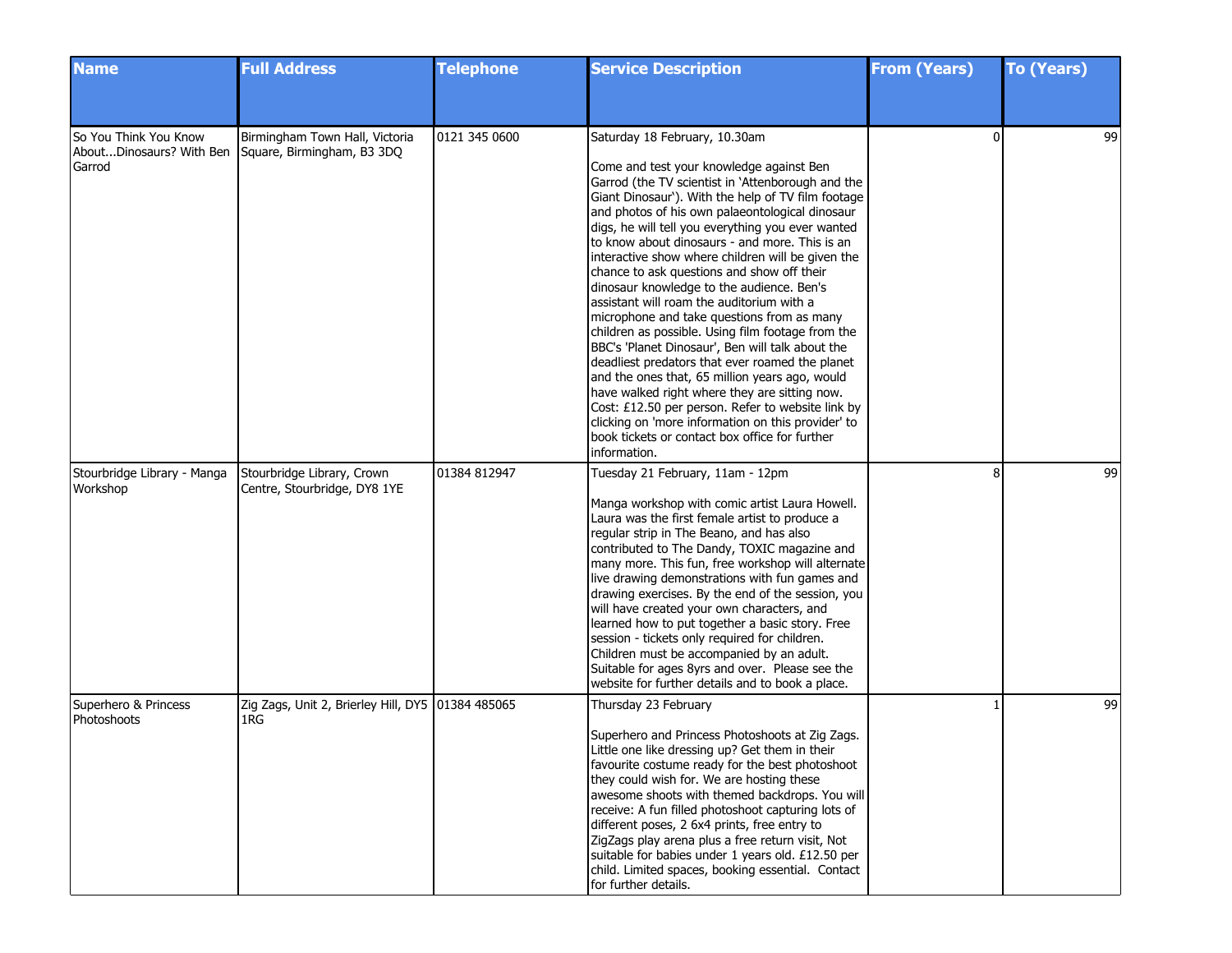| <b>Name</b>                                                       | <b>Full Address</b>                                                                                      | <b>Telephone</b> | <b>Service Description</b>                                                                                                                                                                                                                                                                                                                                                                                                                | <b>From (Years)</b> | <b>To (Years)</b> |
|-------------------------------------------------------------------|----------------------------------------------------------------------------------------------------------|------------------|-------------------------------------------------------------------------------------------------------------------------------------------------------------------------------------------------------------------------------------------------------------------------------------------------------------------------------------------------------------------------------------------------------------------------------------------|---------------------|-------------------|
|                                                                   |                                                                                                          |                  |                                                                                                                                                                                                                                                                                                                                                                                                                                           |                     |                   |
| Tandem Crafts - Cat In The<br>Hat                                 | Studio 7, Red House Glass Cone,<br>High Street, Wordsley,<br>Stourbridge, DY8 4AZ                        | 07871 515489     | Saturday 25 February, 1pm - 2pm<br>Tandem Crafts will be holding 'Cat In The Hat'<br>Story Book & Craft Session in Studio 7 at Red<br>House Glass Cone. Cost: £6 per child. Booking<br>required. Contact for further details and to book<br>your place.                                                                                                                                                                                   | U                   | 99                |
| Half Term                                                         | Telford Town Park - February Telford Town Park, Wonderland,<br>Telford, TF3 4AY                          | 01952 591633     | Saturday 18 - Sunday 26 February, 10.30am -<br>4pm<br>Wonderland will be open for our Half Term Fun!<br>Come along to meet our Princesses and mascot<br>friends whilst enjoying unlimited rides, crazy<br>maze and indoor play area all for just £8.50<br>each! (Under 2's will be free of charge). Last<br>Admissions 3pm.                                                                                                               | $\Omega$            | 99                |
| The First Hippo On The<br>Moon - Half Term Stage<br>Production    | Stourbridge Town Hall, Market<br>Street, Stourbridge, DY8 1AA                                            | 01384 812812     | Friday 24 February, 1pm<br>Adapted for the stage, following their hugely<br>successful Captain Flinn and the Pirate Dinosaurs<br>and immersive London hit Adventures in<br>Wonderland, comes a fantastical adventure<br>featuring puppetry, music, mayhem and a giant<br>space race to the moon! Costs: Adults £13,<br>Children £10 (under 15), Family of four £42.<br>Please see the website for further details and to<br>book tickets. | $\Omega$            | 99                |
| <b>Stars Sessions</b>                                             | The Fitness Factory - Fitness   The Fitness Factory, Units 1-3,<br>Bradley Road, Stourbridge, DY8<br>1UN | 01384 444642     | Tuesday 21 February, 10am - 12pm<br>Fitness Stars Session at The Fitness Factory.<br>Activities include games, dancing, parachute fun<br>and kids yoga. Session suitable for boys & girls<br>aged 4yrs and over. Cost: £6 per child. Book<br>online on the Fitta Kids page or at the Fitness<br>Factory reception.                                                                                                                        | Δ                   | 99                |
| The Fitness Factory - Trolls<br>Themed Dance & Fitness<br>Session | The Fitness Factory, Units 1-3,<br>Bradley Road, Stourbridge, DY8<br>1UN                                 | 01384 444642     | Thursday 23 February, 1pm - 3pm<br>Trolls Themed Dance & Fitness Session at The<br>Fitness Factory. Activities include trolls themed<br>games and dancing. Cost: £6 per child. Book<br>online on the Fitta Kids page or at The Fitness<br>Factory reception.                                                                                                                                                                              |                     | 99                |
| The Ryemarket - Magic<br>Workshop With Mad Dom                    | The Ryemarket Shopping Centre, , 01384 378183<br>Stourbridge, DY8 1HJ                                    |                  | Friday 24 February, 10.30am - 3.30pm<br>Magic Workshops With Mad Dom taking place at<br>the Ryemarket Shopping Centre. Contact provider<br>for further details.                                                                                                                                                                                                                                                                           | 0                   | 99                |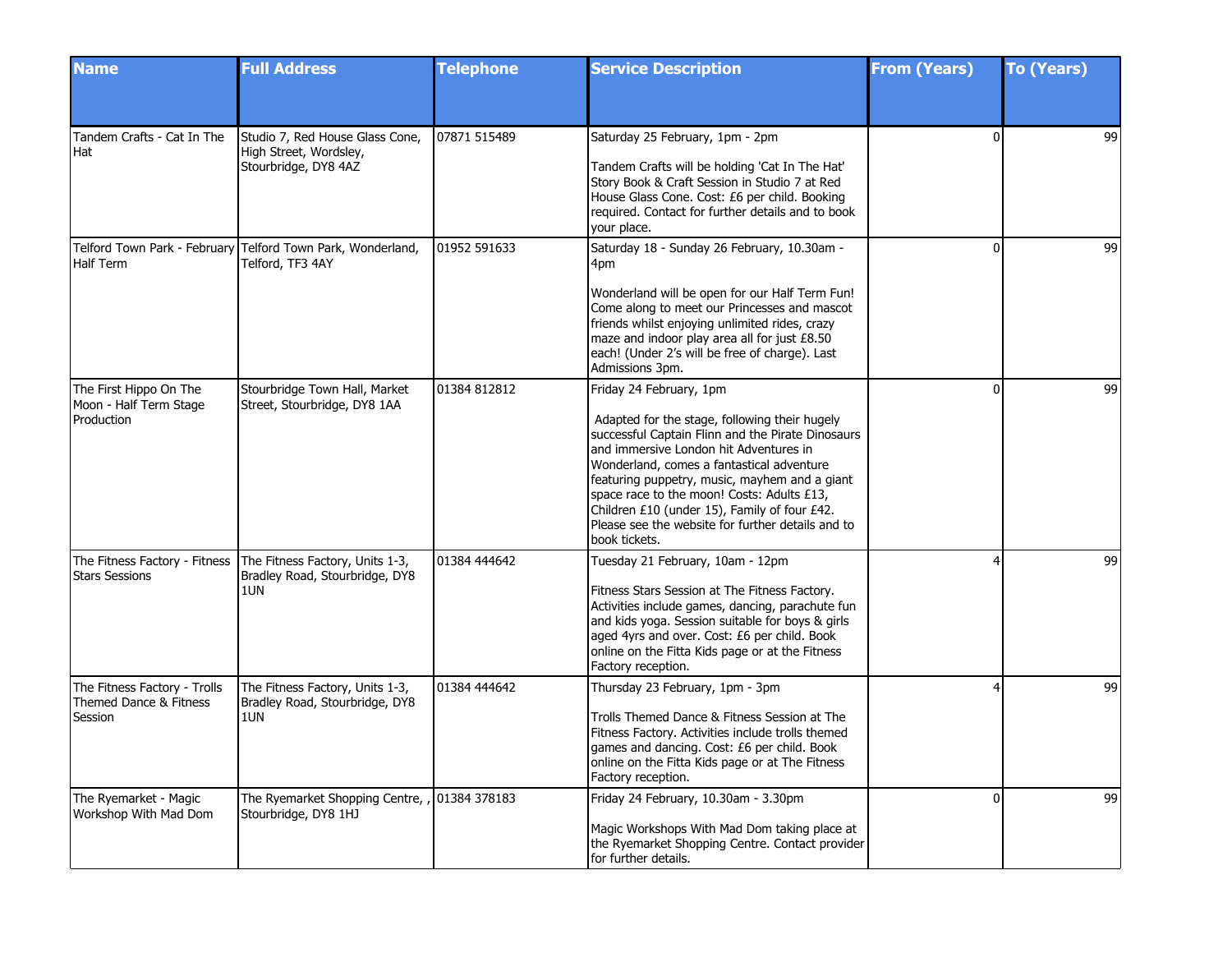| <b>Name</b>    | <b>Full Address</b>                                                                    | <b>Telephone</b> | <b>Service Description</b>                                                                                                                                                                                                                                                                                                                                                                                                                                                                                                                                                                                                                                                                                                                                                                                                                                                                                                                                                                                                                                                                                                                                                                                           | <b>From (Years)</b> | <b>To (Years)</b> |
|----------------|----------------------------------------------------------------------------------------|------------------|----------------------------------------------------------------------------------------------------------------------------------------------------------------------------------------------------------------------------------------------------------------------------------------------------------------------------------------------------------------------------------------------------------------------------------------------------------------------------------------------------------------------------------------------------------------------------------------------------------------------------------------------------------------------------------------------------------------------------------------------------------------------------------------------------------------------------------------------------------------------------------------------------------------------------------------------------------------------------------------------------------------------------------------------------------------------------------------------------------------------------------------------------------------------------------------------------------------------|---------------------|-------------------|
|                |                                                                                        |                  |                                                                                                                                                                                                                                                                                                                                                                                                                                                                                                                                                                                                                                                                                                                                                                                                                                                                                                                                                                                                                                                                                                                                                                                                                      |                     |                   |
| The Snow Baby  | Kidderminster Town Hall, Vicar<br>Street, Worcestershire, DY10 1DA                     | 01562 732158     | Sunday 26 February, 2.30pm<br>A magical visual theatre for children and their<br>families from 3 years plus. Wrapped up in a<br>snowy smother, Doris and her Bear man fall in<br>love. But that is just the beginning of the story.<br>When the storm comes and her Bear man<br>disappears, how will she cope alone on a hill<br>plagued with nothing but bad weather and a<br>cloud of hungry crows for company? The Snow<br>Baby was first developed in 2012 for Ipswich's<br>theatre festival Pulse, in a venue for tiny<br>audiences, and is now being re-worked and<br>scaled up to tour nationally. Always a favourite<br>show of ours, we are excited about sharing it<br>with more families across the country. This show<br>is too good not share! The Snow Baby offers<br>beautiful tabletop puppetry, imaginative<br>storytelling and music to give you goosebumps.<br>Be swept away by Tomasin's first solo show, a<br>gentle piece exploring family, love, and loss, with<br>lots of music, confetti and funny bits for the<br>whole family to enjoy! Performed and presented<br>by Tomasin Cuthbert. Tickets cost £5 per person<br>and are available from the Town Hall Box Office<br>on 01562 732158. |                     | 99                |
| <b>Stories</b> | The Ugly Duckling And Other The Old Rep Theatre, Station<br>Street, Birmingham, B5 4DY | 0121 202 4455    | Saturday 25 February, performances at 11am &<br>2pm<br>Children and parents alike - come and join us and<br>discover the joys of imaginative play! Together<br>with our skilled troupe of storytellers, explore<br>four of Mr. Andersen's famous fables, on a<br>humorous, heart-filled and musical journey. Take<br>heed of the grand and foolish Emperor in his<br>quest to look the best; listen to the sweet tunes<br>of The Nightingale; feel for The Ugly Duckling as<br>he does his best to fit in with the crowd and find<br>out how big a heart even the smallest of<br>creatures may possess in the classic tale of<br>Thumbelina. The Ugly Duckling & Other Stories<br>offers simple, yet earnest yarns full of character<br>that will ignite the imagination. Refer to website<br>link by clicking on 'more information on this<br>provider' to book tickets or contact box office for<br>further information.                                                                                                                                                                                                                                                                                           | $\mathbf{0}$        | 99                |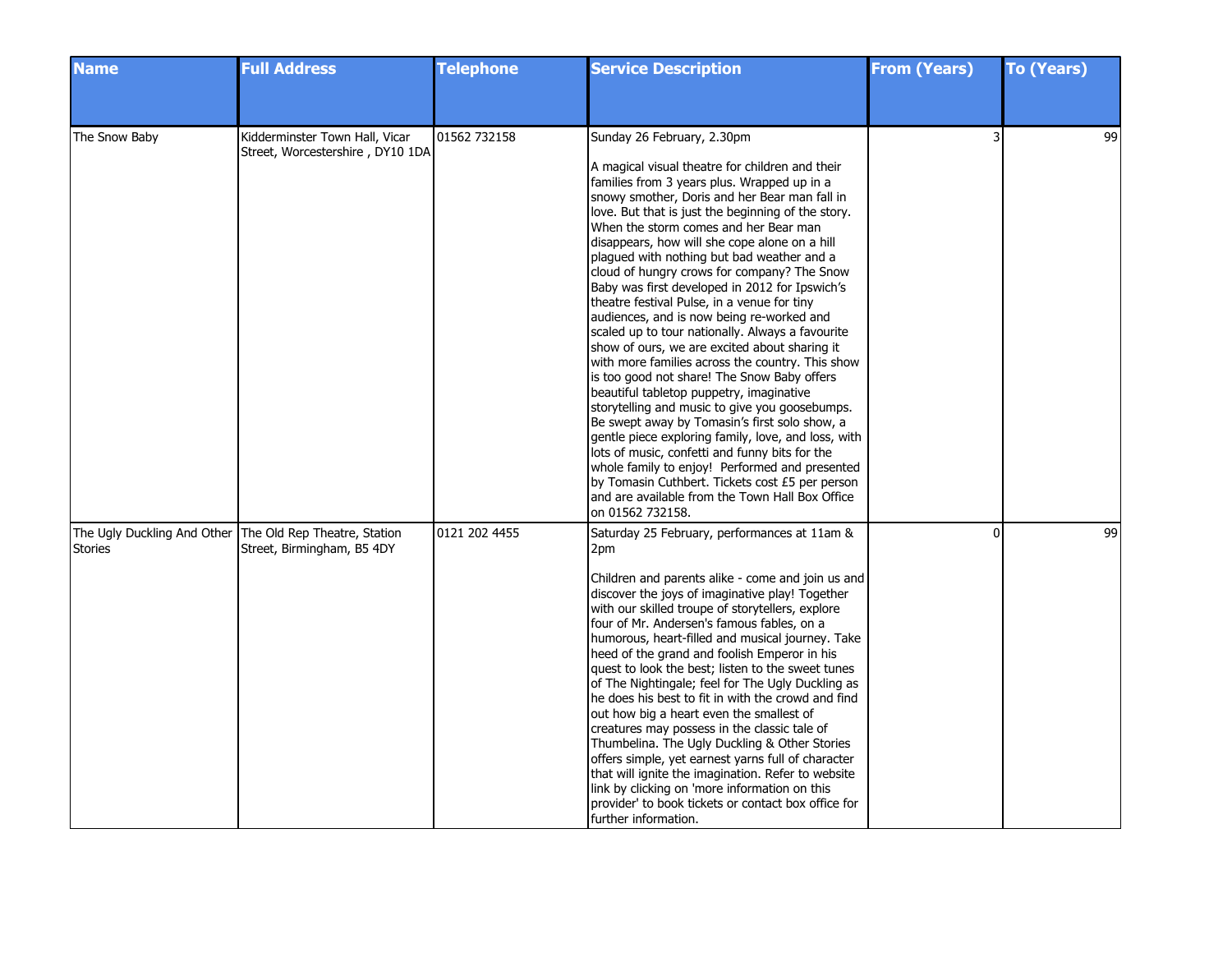| <b>Name</b>                                             | <b>Full Address</b>                                          | <b>Telephone</b> | <b>Service Description</b>                                                                                                                                                                                                                                                                                                                                                                                                                                                                                                                                                                                                                                                                                                                                                                                                                                                                                                                                                                        | <b>From (Years)</b> | <b>To (Years)</b> |
|---------------------------------------------------------|--------------------------------------------------------------|------------------|---------------------------------------------------------------------------------------------------------------------------------------------------------------------------------------------------------------------------------------------------------------------------------------------------------------------------------------------------------------------------------------------------------------------------------------------------------------------------------------------------------------------------------------------------------------------------------------------------------------------------------------------------------------------------------------------------------------------------------------------------------------------------------------------------------------------------------------------------------------------------------------------------------------------------------------------------------------------------------------------------|---------------------|-------------------|
|                                                         |                                                              |                  |                                                                                                                                                                                                                                                                                                                                                                                                                                                                                                                                                                                                                                                                                                                                                                                                                                                                                                                                                                                                   |                     |                   |
| Valentines Week At<br>Sycamore Adventure                | Sycamore Adventure, Sycamore<br>Green, Dudley, DY1 3QE       | 01384 813755     | Monday 20 - Friday 24 February, 1pm - 4pm<br>(Thursday is for children with additional needs<br>and their families), Saturday 25 February, 11am -<br>2pm.                                                                                                                                                                                                                                                                                                                                                                                                                                                                                                                                                                                                                                                                                                                                                                                                                                         | 0                   | 16 <sup>1</sup>   |
|                                                         |                                                              |                  | During February half term all you need is love in<br>Sycamores Valentines week. Activities include<br>making valentine cards, scavenger hunt, biscuit<br>decorating and much more. Suggested donation,<br>£2.50 per child. See the website or contact for<br>further details.                                                                                                                                                                                                                                                                                                                                                                                                                                                                                                                                                                                                                                                                                                                     |                     |                   |
| Weoley Castle - Medieval<br>Games And Craft Day         | Weoley Castle, Someford Road,<br>Birmingham,                 | 0121 256 5600    | Friday 24 February, 12pm - 3pm                                                                                                                                                                                                                                                                                                                                                                                                                                                                                                                                                                                                                                                                                                                                                                                                                                                                                                                                                                    | $\Omega$            | 99                |
|                                                         |                                                              |                  | Join us for a fun afternoon of Medieval inspired<br>games and craft! Cost: £1.50 per Child. No<br>Booking Necessary.                                                                                                                                                                                                                                                                                                                                                                                                                                                                                                                                                                                                                                                                                                                                                                                                                                                                              |                     |                   |
| West Midlands Safari Park -<br>Explorers Half Term 2017 | West Midland Safari Park, Spring<br>Grove, Bewdley, DY12 1LF | 01299 402114     | Saturday 11 - Sunday 26 February<br>Bring your Explorers along and help our onsite<br>Explorer character 'Livingstone' find the missing<br>egg with our FREE Explorers Trail. Follow the<br>clues around our Discovery Trail, Adventure<br>Theme Park and African Village, stamping your<br>log book as you go. Once the missing egg has<br>been found be sure to take a photo of you and<br>the egg; upload this to Facebook to be in with a<br>chance of winning an iPad Mini! Once you have<br>completed your log book show a WMSP Explorer<br>at the end for a chance to earn a special prize!<br>Why not join in and get creative at our Explorers<br>Craft Club in our Discovery Room or get close to<br>some of our inhabitants in our encounters and<br>talks running throughout the day?<br>There will even be Twilight Cave Talks, running<br>exclusively through Explorers Week at 2pm and<br>4pm, where you will get to see some of our<br>nocturnal animals get fed, and talk to our | 0                   | 99                |
| Wordsley Library - Animal<br>Extravaganza               | Wordsley Library, Wordsley<br>Green, Stourbridge, DY8 5BN    | 01384 812765     | specialist keepers.<br>Wednesday 22 February, 2.15pm - 3.15pm<br>Get up close to a variety of animals at this fun,<br>free event. Free session - tickets only required for<br>children. Children must be accompanied by an<br>adult. Suitable for all ages. See the website or<br>contact for further details.                                                                                                                                                                                                                                                                                                                                                                                                                                                                                                                                                                                                                                                                                    | O                   | 99                |